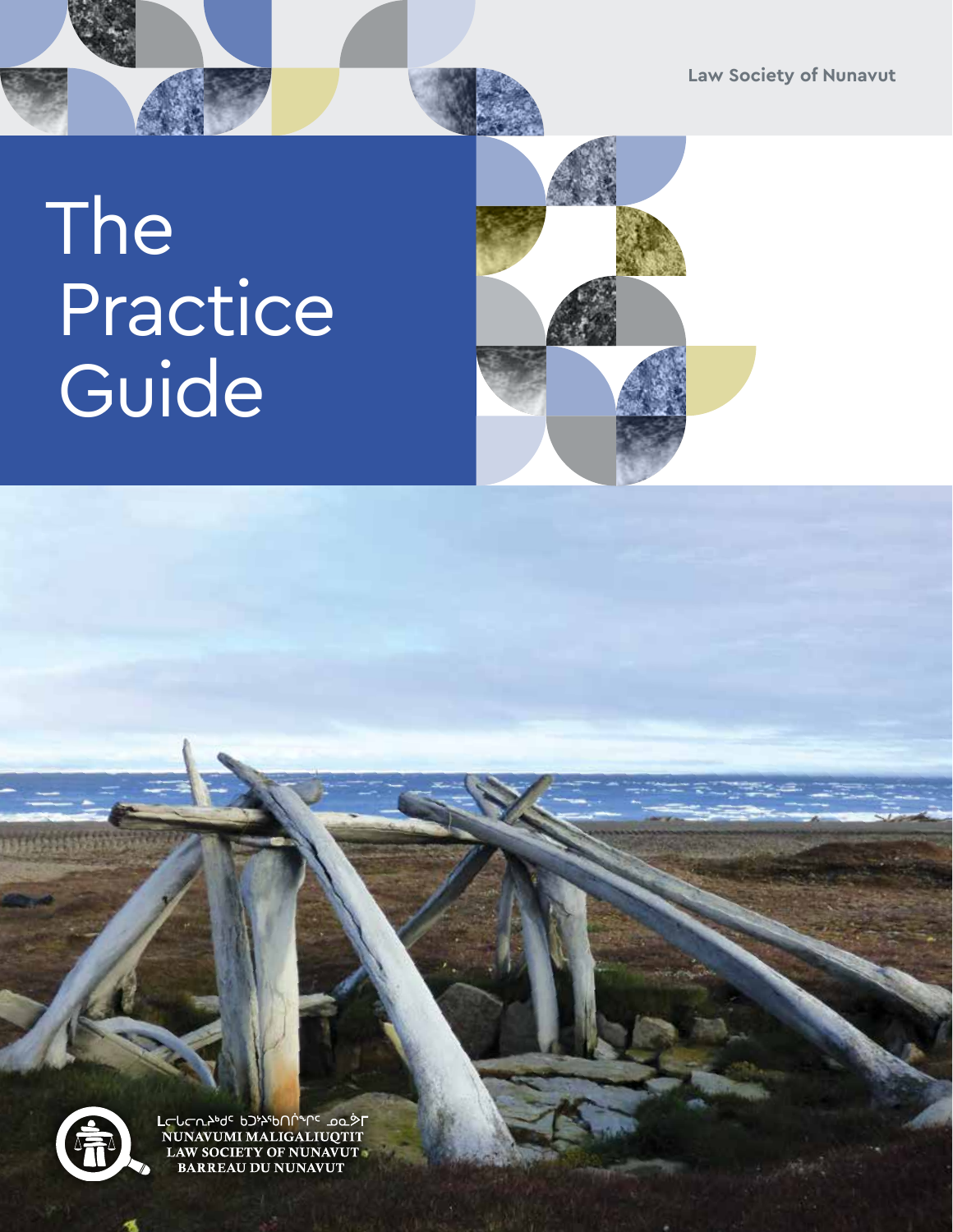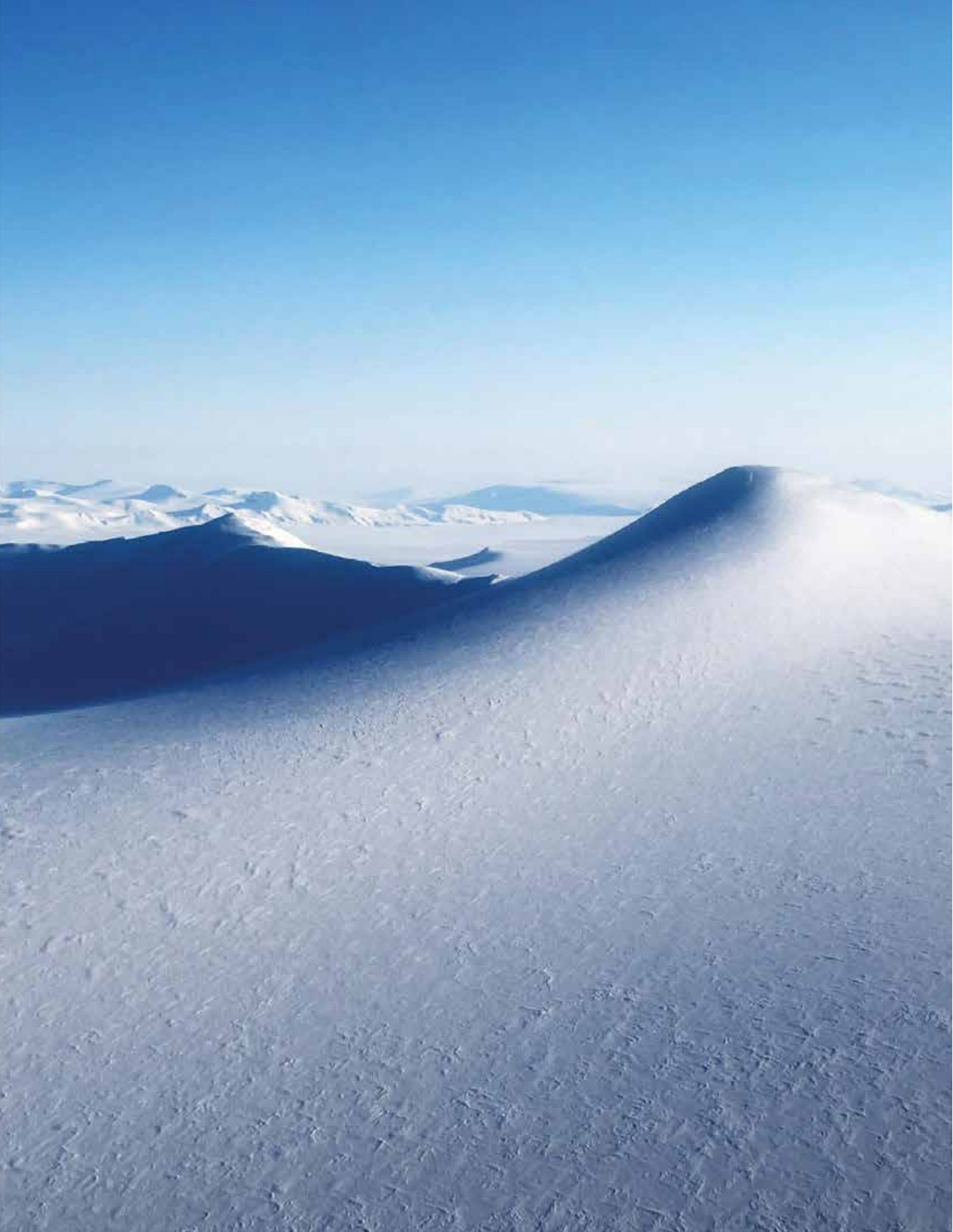### **TABLE OF CONTENTS**

| 1. REGULATORY REQUIREMENTS  3                |  |
|----------------------------------------------|--|
|                                              |  |
|                                              |  |
| 1.3 Client Identification and Verification 4 |  |
|                                              |  |
|                                              |  |
|                                              |  |
|                                              |  |
| 1.6 Duty to Report to the Law Society7       |  |
|                                              |  |
|                                              |  |
|                                              |  |
|                                              |  |
|                                              |  |
| 1.6.6 Criminal or Quasi-Criminal Charges7    |  |
| 1.6.7 Withdrawal from Private Practice 7     |  |
|                                              |  |
|                                              |  |
| 1.7 Duty to Respond to the Law Society 8     |  |
|                                              |  |

### **[2. PRACTICE MANAGEMENT](#page-10-0) ................................... 9**

| 2.3 Retainer (Engagement) Letters  10        |
|----------------------------------------------|
|                                              |
| 2.5 Checklists, Workflows, Templates, and    |
|                                              |
|                                              |
|                                              |
|                                              |
|                                              |
|                                              |
| 2.11 File Closure, Retention, Destruction 12 |
| 2.12 Practice Absences, Interruption, and    |
|                                              |
|                                              |

| 3. INFORMATION TECHNOLOGY (IT) 13              |  |
|------------------------------------------------|--|
| 3.1 Practice Management and Accounting  14     |  |
| 3.2 Document Creation and Management 14        |  |
|                                                |  |
|                                                |  |
| 3.3.2 Nunavut Court of Justice Law Library  14 |  |
| 3.3.3 Law Society of Ontario Great Library  14 |  |
| 3.3.4 Westlaw, Quicklaw, and HeinOnline  14    |  |
|                                                |  |
| 3.5 Minimum Standards for CLIA Cyber           |  |
|                                                |  |
|                                                |  |
| 4.1 Recognizing Potential Signs and Issues17   |  |
|                                                |  |
| 4.3 Vicarious Trauma (Compassion Fatigue)17    |  |
|                                                |  |
|                                                |  |
| 4.4.2 Time Management and Focus 18             |  |
|                                                |  |
|                                                |  |
|                                                |  |
| 5. PRO BONO LEGAL SERVICES 19                  |  |
| 6. NEW PRIVATE PRACTICE BASIC CHECKLIST 20     |  |
|                                                |  |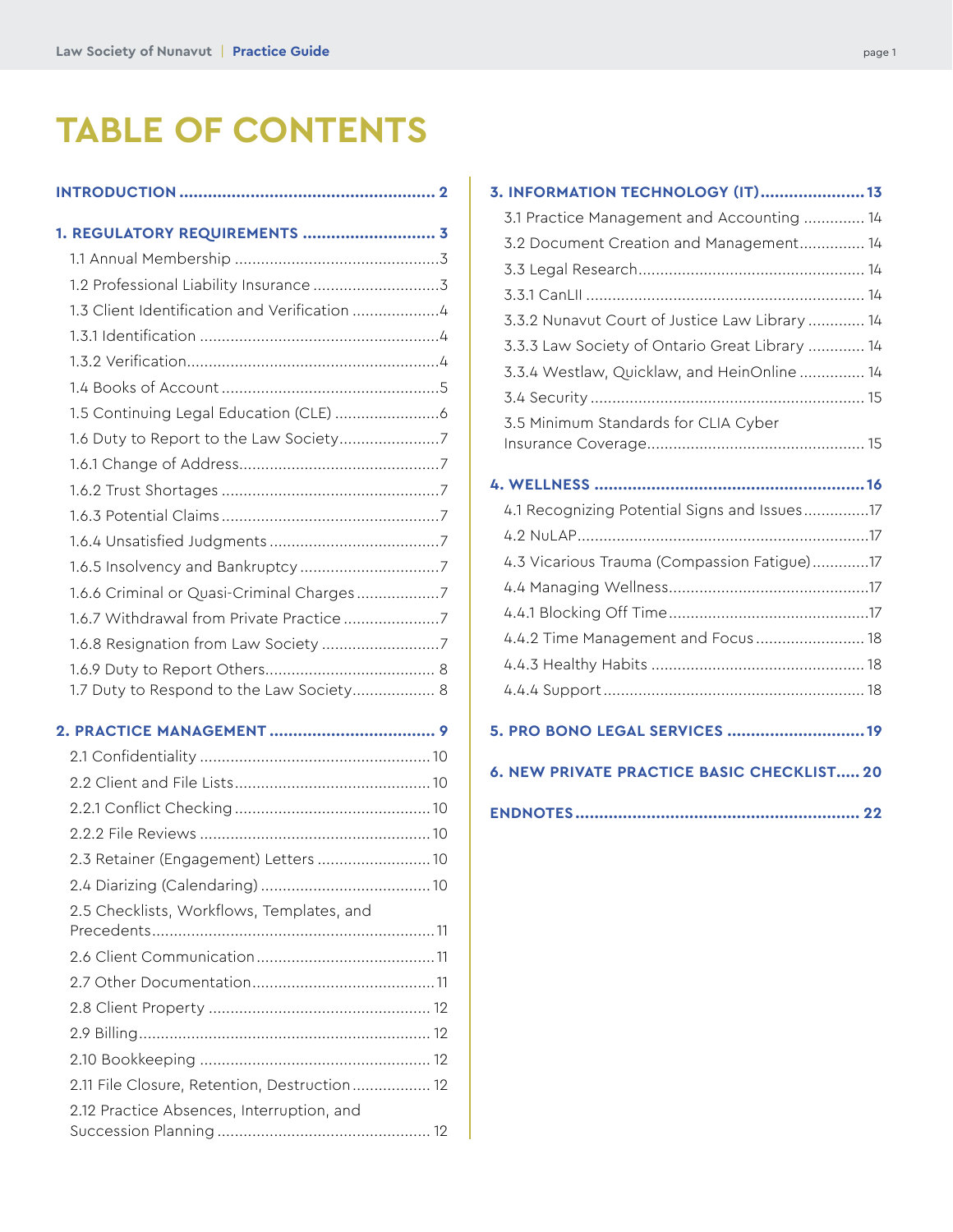<span id="page-3-0"></span>

### **INTRODUCTION**

This Guide is designed as a resource to assist members in carrying out their professional responsibilities as required under the *Legal Profession Act*<sup>1</sup> ["the Act"], the *[Rules of the Law](https://www.lawsociety.nu.ca/sites/default/files/website-general/LSN%20Consolidated%20Rules%20June%2024%5EJ%202021.pdf)  [Society of Nunavut](https://www.lawsociety.nu.ca/sites/default/files/website-general/LSN%20Consolidated%20Rules%20June%2024%5EJ%202021.pdf)*<sup>2</sup> ["the Rules"] and the *[Code of Professional Conduct](https://www.lawsociety.nu.ca/sites/default/files/NU%20Model%20Code%20of%20Conduct%20%20FINAL%20May%202016%20adopted%20Nov%207%202016.pdf)*<sup>3</sup> ["the Code"]. It does so by consolidating and highlighting some of these key basic requirements and by providing practical guidance on practice management. The Guide is not intended to set any new standards or expectations for members and should not be interpreted as doing so.

The Act, Rules, Code, and many of the other resources referenced below are available on the Law Society's *[Society Rules and Policies](https://www.lawsociety.nu.ca/en/society-rules-and-policies)* page.4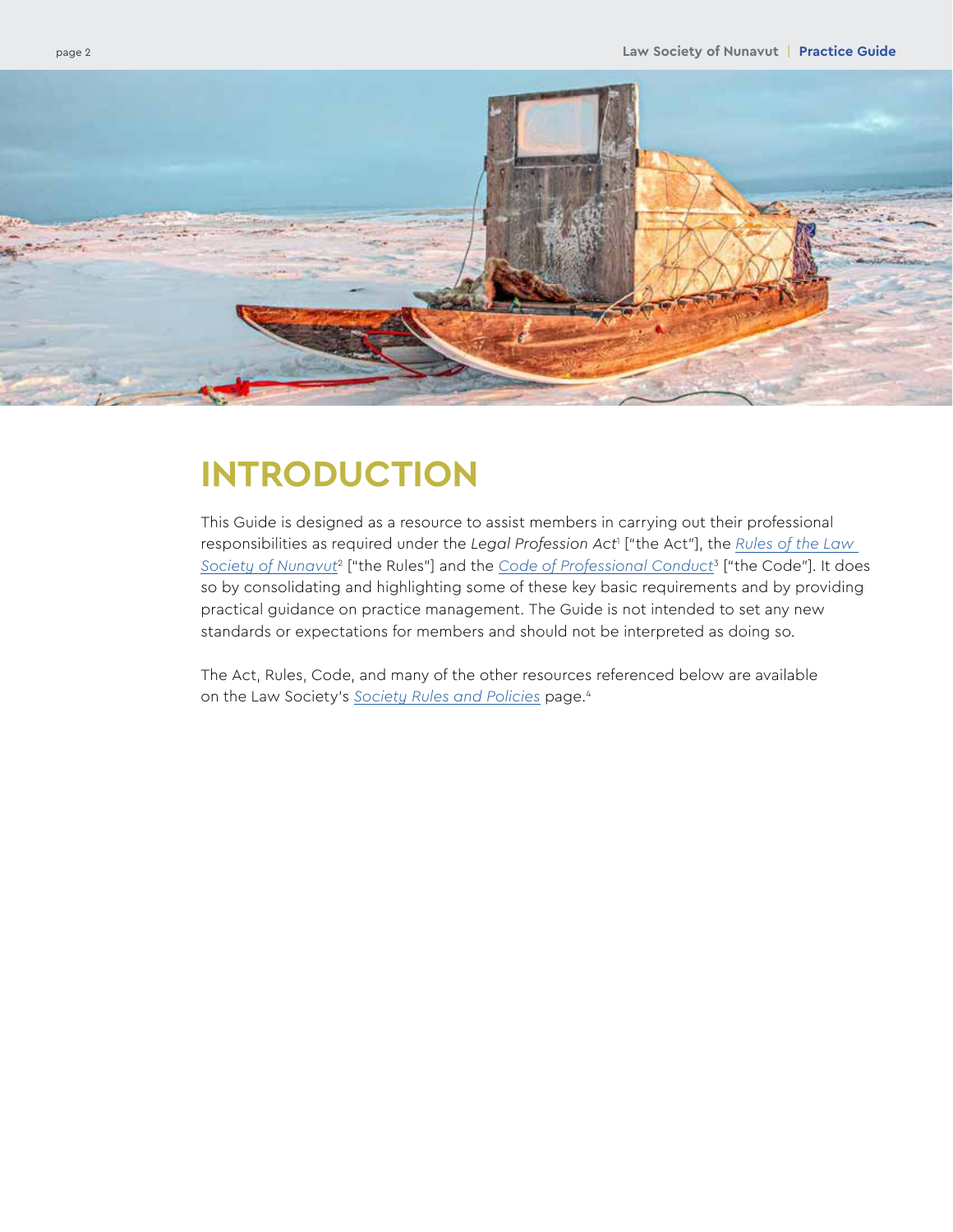<span id="page-4-0"></span>

### **1. REGULATORY REQUIREMENTS**

These basic regulatory requirements apply to all members unless otherwise noted.

#### **1.1 ANNUAL MEMBERSHIP**

The membership term is from January 1 to December 31. Annual membership renewals must be completed by January 31.

Members who fail to renew their membership on or before January 31 will be automatically suspended from membership without notice.<sup>5</sup>

#### **1.2 PROFESSIONAL LIABILITY INSURANCE**

Unless exempted<sup>6</sup>, all active members in private practice or employed by the Legal Services Board must obtain professional liability insurance under the Law Society's group contract of insurance through the Canadian Lawyers Insurance Association (CLIA).<sup>7</sup>

The annual CLIA insurance coverage period runs from July 1 to June 30. The annual premium for your first year is automatically prorated when coverage begins on a date other than July 1.<sup>8</sup>

In accordance with CLIA policy<sup>9</sup>, the Law Society must provide coverage throughout the limitation period, and insurance coverage remains in place until the coverage period expires (July 1 annually). As a result, even if a member's coverage is cancelled before the end of the coverage period, reimbursement of any portion of the premium is not available.

See Rule 93 for complete details regarding exemptions. See the Law Society's *[Insurance Coverage](https://www.lawsociety.nu.ca/en/insurance-coverage)* page for more information regarding the CLIA insurance program.10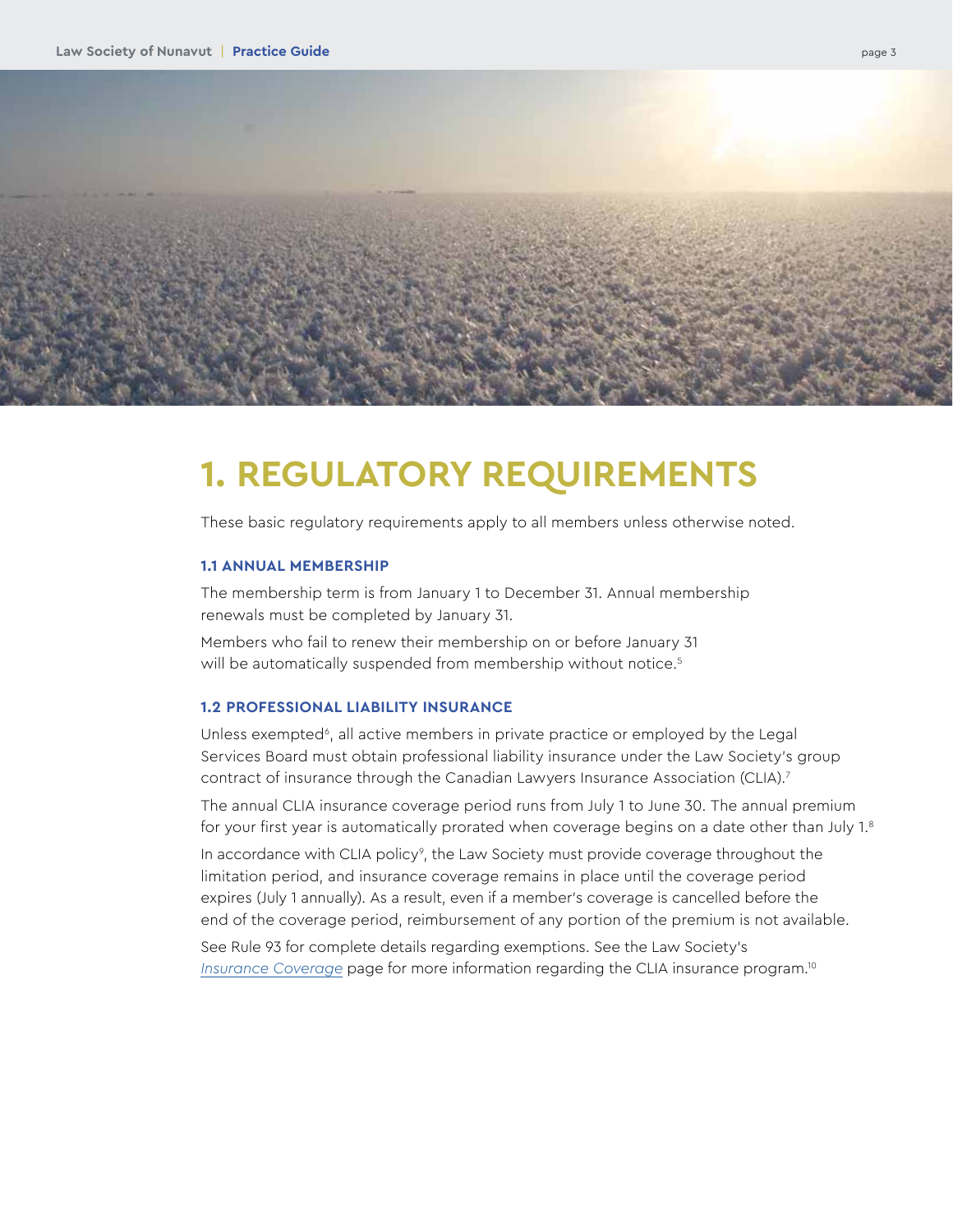#### <span id="page-5-0"></span>**1.3 CLIENT IDENTIFICATION AND VERIFICATION**

#### **1.3.1 IDENTIFICATION**

Members must identify their clients by collecting and recording specific information, along with the date:

- a. for individuals:
	- i. the client's full name;
	- ii. the client's home address and home telephone number;
	- iii. the client's occupation(s); and
	- iv. the address and telephone number of the client's place of work or employment, where applicable;
- b. for organizations:
	- i. the client's business address and business telephone number;
	- ii. other than a financial institution, public body or reporting issuer, the organization's incorporation or business identification number and the place of issue of its incorporation or business identification number, if applicable;
	- iii. other than a financial institution, public body or a reporting issuer, the general nature of the type of business or businesses or activity or activities engaged in by the client, where applicable; and
	- iv. the name and position of and contact information for the individual who is authorized to provide and gives instructions to the member with respect to the matter for which the member is retained;
- c. if the client is acting for or representing a third party, information about the third party as set out in clause (a) or (b) as applicable.<sup>11</sup>

The member's responsibility to identify clients may be fulfilled by the member directly or by any other member, associate or employee of the member's firm.<sup>12</sup>

The requirement to identify clients does not apply if:

- a. the member is providing legal services on behalf of their employer;
- b. the member is engaged by another lawyer as an agent to provide legal services to the client;
- c. the client was referred to the member by another lawyer who has already identified the client in accordance with the Rules;
- d. the member is providing legal services as a part of a duty counsel program, in most circumstances.<sup>13</sup>

#### **1.3.2 VERIFICATION**

A member who receives, pays or transfers funds must verify the client's identity<sup>14</sup> and must obtain from the client and record, with the date, information about the source of the funds.<sup>15</sup>

In many cases, a client's identity can be verified simply by viewing their original government-issued photo identification.

See Rules 80.61 and 80.62 for complete details on the process and acceptable documents or information to verify the identity of individuals and organizations.

Limited exemptions to the requirement to verify client identity include when the client is a financial institution, public body or reporting issuer, or where the funds are:

- a. paid by or to a financial institution or reporting issuer;
- b. received from the trust account of another lawyer;
- c. received from a peace officer, law enforcement agency or public official acting in their professional capacity;
- d. paid or received to pay a fine, penalty or bail;
- e. received for payment of the member's fees and disbursements (including retainers received for future work to be done by the member for the client);
- f. transferred using an 'electronic funds transfer' as defined in Rule 80.16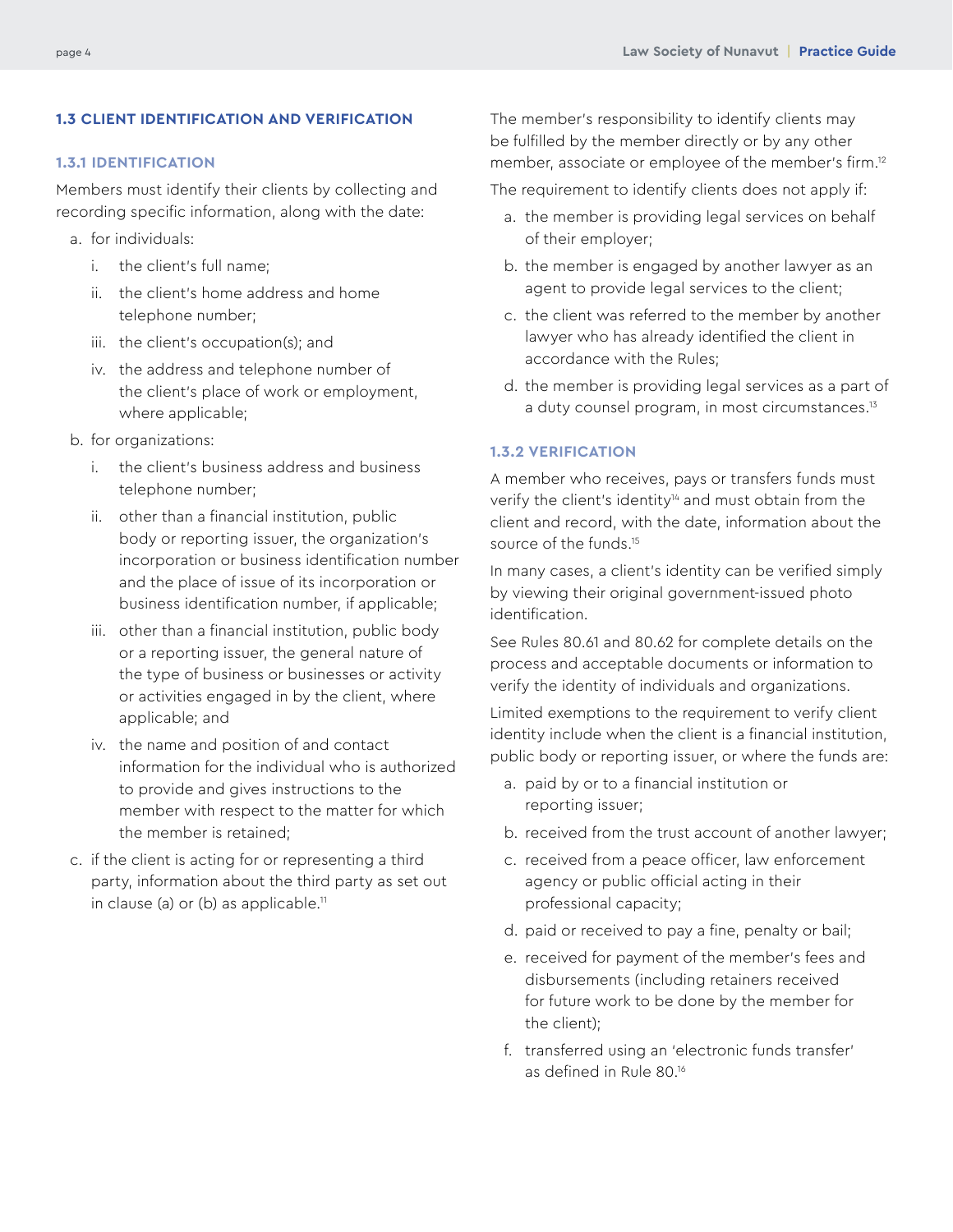<span id="page-6-0"></span>The other exemptions from the requirement to verify client identity include situations where:

- a. members are providing legal services on behalf of their employer;
- b. members are engaged by a lawyer as agent to provide legal services to the client;
- c. the matter has been referred to the member by a lawyer who has already verified the client's identity in accordance with the Rules. $17$

The member's responsibility to verify client identity may be fulfilled by the member directly, or by any other member, associate or employee of the member's firm.<sup>18</sup> In certain circumstances an agent may be used, provided the requirements of Rule 80.6 are met.

For further details, see *[Guidance for the Legal](https://www.lawsociety.nu.ca/sites/default/files/public/Society%20Rules/Guidance-Legal-Profession-REV-Feb-2019.pdf)  [Profession: Your Professional Responsibility to Avoid](https://www.lawsociety.nu.ca/sites/default/files/public/Society%20Rules/Guidance-Legal-Profession-REV-Feb-2019.pdf)  [Facilitating or Participating in Money Laundering and](https://www.lawsociety.nu.ca/sites/default/files/public/Society%20Rules/Guidance-Legal-Profession-REV-Feb-2019.pdf)  [Terrorist Financing](https://www.lawsociety.nu.ca/sites/default/files/public/Society%20Rules/Guidance-Legal-Profession-REV-Feb-2019.pdf)*19, issued by the Federation of Law Societies of Canada (FLSC).

#### **1.4 BOOKS OF ACCOUNT**

The requirement to keep books of account applies to members in private practice only.

General accounting requirements include the following:

- a. Money received or disbursed from or on account of clients (trust moneys) must be readily distinguishable from money received or disbursed on the member's own account (general/ operating).20
- b. Trust accounts must only be used for money that is directly related to the legal services the member is providing, and money held in trust must be paid out as soon as practicable upon completion of the legal services to which the money relates.<sup>21</sup>
- c. No money can be withdrawn from a client's trust account other than money properly required for:
	- i. payment to or on behalf of a client; or
	- ii. payment due to the member from a client relating to an account rendered and for which that client has sufficient money held in trust.<sup>22</sup>
- d. Any shortage in a client's trust account that is not rectified within 5 days of being discovered or any other situation where the member will be unable to deliver up trust money must be reported promptly to the Secretary in writing.<sup>23</sup>
- e. With some limited exceptions<sup>24</sup>, members must instruct the bank to remit the interest earned on trust accounts to the Nunavut Law Foundation.25
- f. The specific method or form of all money received in relation to your practice must be recorded (e.g., cheque, cash).26
- g. Cash transactions are subject to additional requirements:
	- i. duplicate receipts must be maintained (with signatures from both the member and the person from whom cash is received);<sup>27</sup> and
	- ii. subject to certain limited exceptions $28$ , members shall not receive cash in an aggregate amount greater than \$7,500 in respect of any one client matter.29
- h. Records must be kept chronologically and in easily traceable form.<sup>30</sup>
- i. Transactions must be recorded promptly:
	- i. for trust, not more than 7 days after the transaction; and
	- ii. for general, not more than 30 days after the transaction.<sup>31</sup>
- j. Detailed trust reconciliations must be done at least monthly, with the supporting records being maintained.<sup>32</sup>
- k. General accounts must also be reconciled at least monthly.<sup>33</sup>
- l. Records must generally be maintained for the current and previous  $6$  years.<sup>34</sup>
- m. All members maintaining a trust account in Nunavut must file an annual certificate attesting to compliance and signed by the member and an accountant retained by the member.<sup>35</sup>

See the Act, Part VI "Accounts, Audits and Financial Inspections" and the Rules, Part V "Accounts" for detailed accounting requirements, which may require the assistance of an accountant or bookkeeper to interpret and apply to your practice.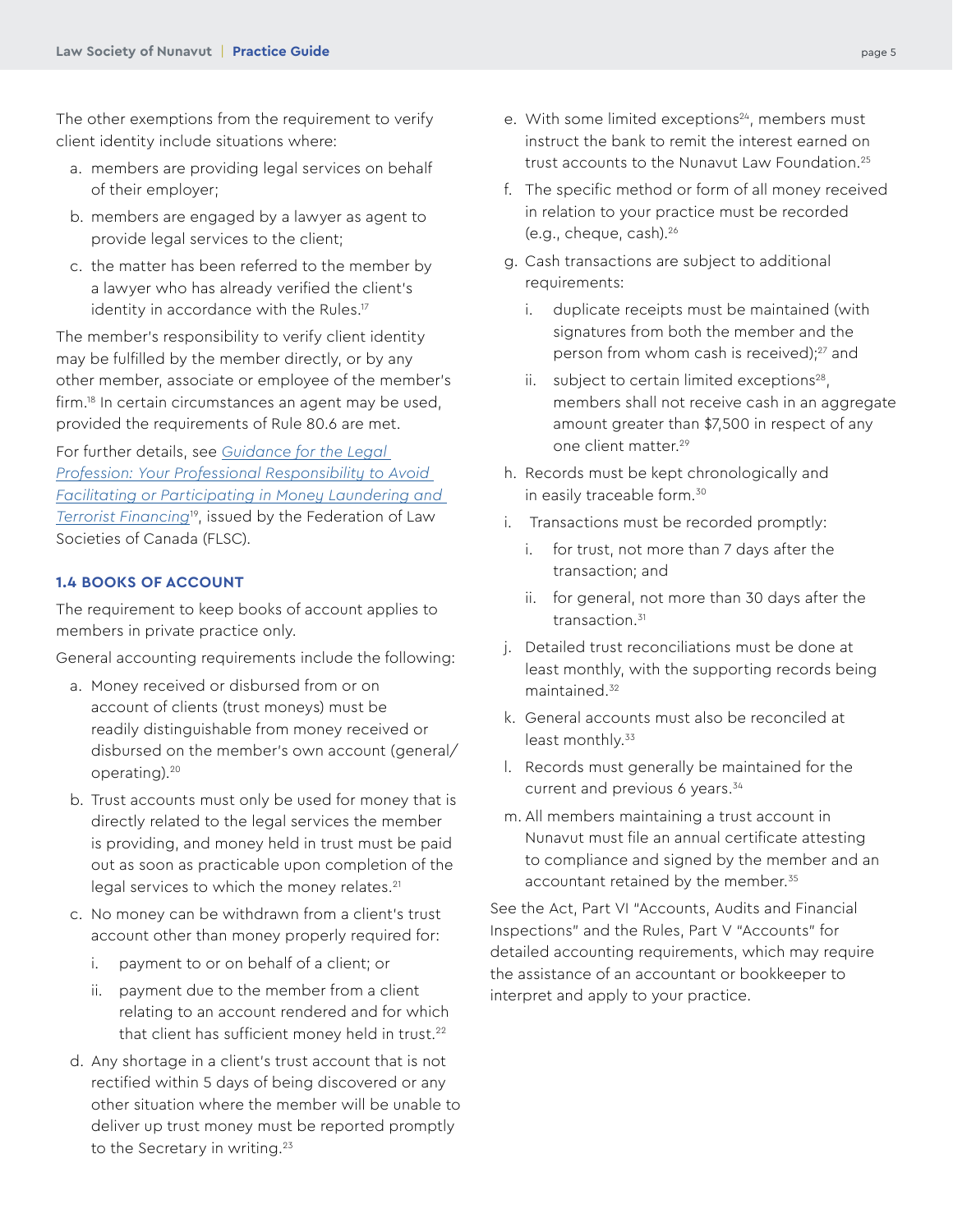\*

#### <span id="page-7-0"></span>**1.5 CONTINUING LEGAL EDUCATION (CLE)**

Unless exempted, all practising members must complete 12 hours of eligible continuing legal education (CLE) annually, which must include:

- a. one hour devoted to professional responsibility and ethics; and
- b. one hour devoted to diversity and inclusion.

Members report their hours of eligible CLE as part of the annual membership renewal process through their online CLE Report, which can be updated at any time throughout the year. See the *[Law Society's](https://www.lawsociety.nu.ca/en/lawyers/compulsory-professional-development)  [CLE webpage](https://www.lawsociety.nu.ca/en/lawyers/compulsory-professional-development)* for more information on how to access your Report.

Members who are exempted from complying with CLE requirements must identify their exemptions in their online CLE Report. See the *[CLE Policy](https://www.lawsociety.nu.ca/sites/default/files/CPD%20LSN%20POLICY_%20web%20Dec%202019_0.pdf)* for the exemptions recognized by the Executive.<sup>36</sup>

CLE must consist of recognized activities, all of which are subject to maximum eligible CLE hours. Further information on the following CLE activities is available *[here](https://www.lawsociety.nu.ca/sites/default/files/website-general/CPD_-Description-of-Activities_Jan-2013.pdf)*. 37

| <b>RECOGNIZED CLE ACTIVITIES</b>                                                                            | <b>ELIGIBLE CLE HOURS</b><br><b>PER HOUR OF CLE</b><br><b>ACTIVITY COMPLETED</b> | <b>MAXIMUM</b><br><b>ELIGIBLE CLE</b><br><b>HOURS</b> |
|-------------------------------------------------------------------------------------------------------------|----------------------------------------------------------------------------------|-------------------------------------------------------|
| <b>Educational Training</b>                                                                                 | 1                                                                                | 9 CLE Hours                                           |
| Group Study                                                                                                 | $\mathbf{1}$                                                                     | 6 CLE Hours                                           |
| Inclusion and Diversity                                                                                     | $\mathbf{1}$                                                                     | 3 CLF Hours                                           |
| Member Wellness                                                                                             | 1                                                                                | 3 CLE Hours                                           |
| Nunavut Official Language Training                                                                          | $\mathbf{1}$                                                                     | 3 CLE Hours                                           |
| Pro Bono (LSN Access to Justice Program)                                                                    | 1                                                                                | 3 CLE Hours                                           |
| Restricted Self Study                                                                                       | $\mathbf{1}$                                                                     | 6 CLE Hours                                           |
| Unrestricted Self Study                                                                                     | 1                                                                                | 2 CLE Hours                                           |
| Invited Speaker for a Law-Related Event                                                                     | $\overline{2}$                                                                   | 4 CLE Hours                                           |
| Moot Court (Coaching or Judging)                                                                            | $\overline{2}$                                                                   | 4 CLE Hours                                           |
| Teaching a Course (on a volunteer or<br>part-time basis, Not as part of full time or<br>regular employment) | $\overline{2}$                                                                   | <b>4 CLE Hours</b>                                    |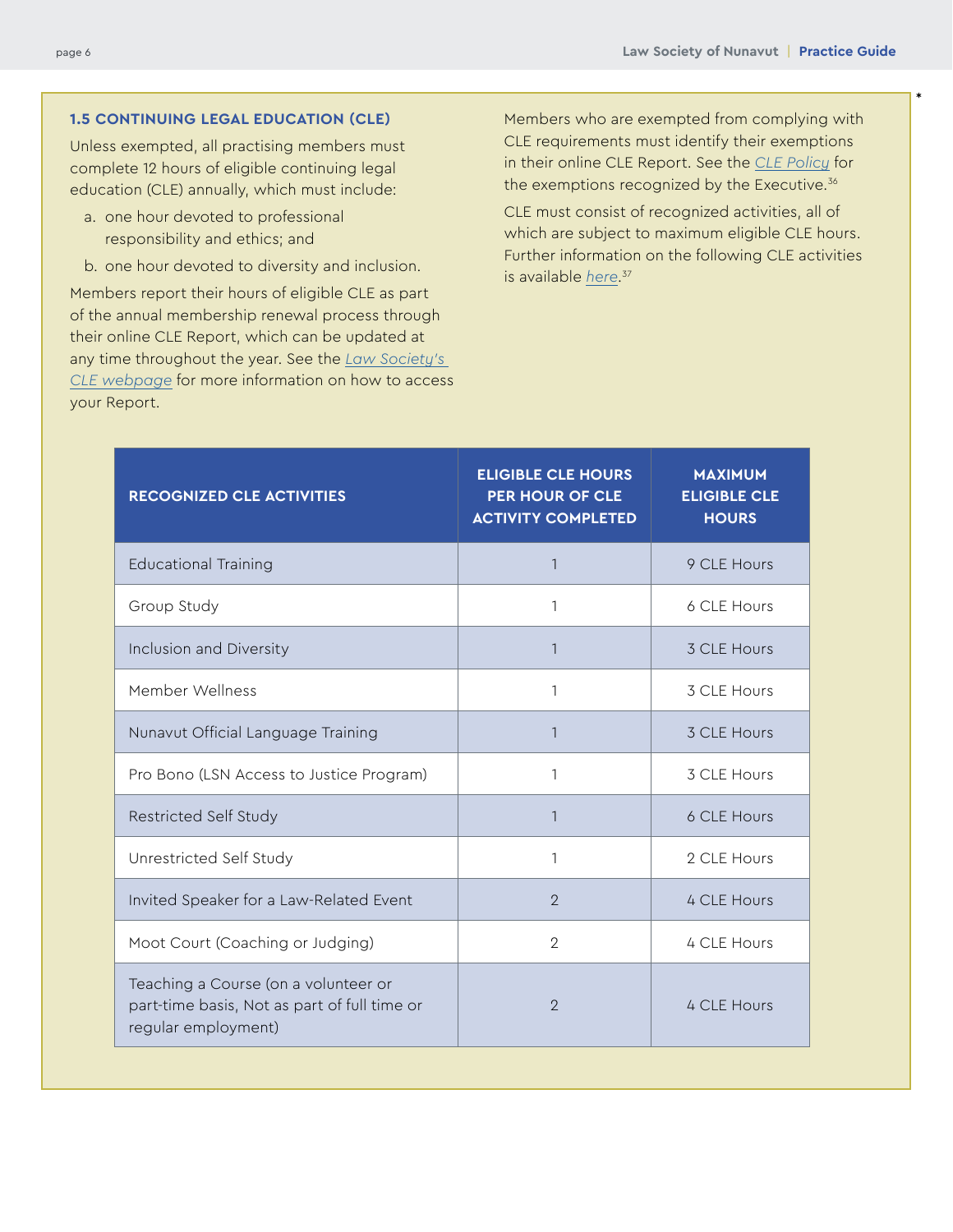#### <span id="page-8-0"></span>**1.6 DUTY TO REPORT TO THE LAW SOCIETY**

The Act, Rules and Code impose certain reporting requirements.

#### **1.6.1 CHANGE OF ADDRESS**

A member must notify the Secretary of any change in their office or mailing address.<sup>38</sup>

#### **1.6.2 TRUST SHORTAGES**

Where there is a shortage in a client's trust fund that is not rectified within five days after the shortage has come to the member's attention, the member must promptly report the shortage and the circumstances surrounding it to the Secretary in writing.<sup>39</sup>

A member who discovers that they are or will be unable to deliver up when due any trust money held by the member must promptly report that fact and the reasons for it to the Secretary in writing.<sup>40</sup>

#### **1.6.3 POTENTIAL CLAIMS**

A member must promptly notify the Secretary and the insurer under the group contract of any situation that might result in a claim being made.<sup>41</sup>

See the Law Society's *[Insurance Coverage](https://www.lawsociety.nu.ca/en/insurance-coverage)* page for more information about how to handle potential claims.42

#### **1.6.4 UNSATISFIED JUDGMENTS**

A member against whom a monetary judgment is entered and who does not satisfy the judgment within 30 days after the date of entry must promptly notify the Secretary in writing of the circumstances of the judgment and the member's proposal for satisfying it, whether or not the judgment is being appealed.<sup>43</sup>

#### **1.6.5 INSOLVENCY AND BANKRUPTCY**

A member who has become insolvent must promptly notify the Secretary in writing of that fact and provide certain documentation and information in relation to the insolvency.<sup>44</sup>

See Rule 98 for the definition of 'insolvent member' and complete details on reporting requirements and other aspects of insolvency.

#### **1.6.6 CRIMINAL OR QUASI-CRIMINAL CHARGES**

A member must promptly notify the Secretary in writing of the laying of a charge against the member under the *Criminal Code*, the *Narcotic Control Act*, the *Food and Drugs Act*, the *Income Tax Act* (Canada) and the income tax legislation of any province or territory, the *Securities Act* and the securities legislation of a province or territory, as well as the disposition of any such charge.<sup>45</sup>

#### **1.6.7 WITHDRAWAL FROM PRIVATE PRACTICE**

A member who plans to cease the private practice of law in Nunavut must provide advance written notice to the Executive.46

The member must also obtain the Executive's approval with respect to the intended disposition of the following that relate to the member's practice in Nunavut and are within the member's control:

- a. open and closed files;
- b. wills, titles and other important or valuable documents;
- c. non-documentary valuables;
- d. trust moneys, trust accounts and books of account.47

Within three months of the member ceasing the private practice of law in Nunavut, the member must provide a written report to the Executive advising of the disposition of the items above.<sup>48</sup>

See Rule 58 for complete details of the requirements in relation to private practice closure.

Sample Rule 58 reporting forms can be found online.

#### **1.6.8 RESIGNATION FROM LAW SOCIETY**

A member who wishes to resign must first submit their resignation to the Executive for approval.<sup>49</sup>

\*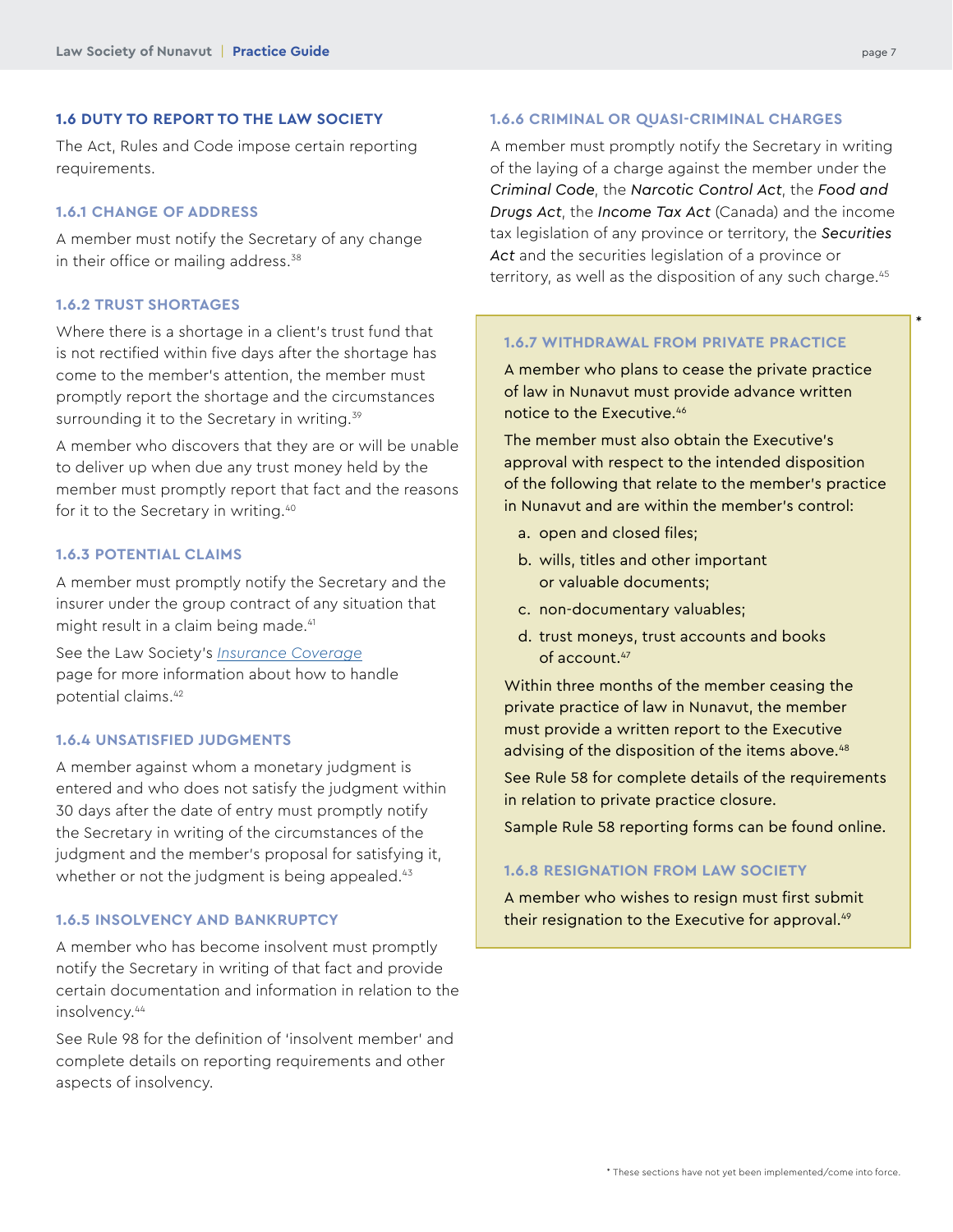<span id="page-9-0"></span>

#### **1.6.9 DUTY TO REPORT OTHERS**

Unless to do so would be unlawful or would involve a breach of solicitor-client privilege, members must report the following to the Law Society:

- a. the misappropriation or misapplication of trust moneys;
- b. the abandonment of a law practice;
- c. participation in criminal activity related to a lawyer's practice;
- d. conduct that raises a substantial question as to another lawyer's honesty, trustworthiness, or competency as a lawyer;
- e. conduct that raises a substantial question about the lawyer's capacity to provide professional services; and
- f. any situation in which a lawyer's clients are likely to be materially prejudiced.<sup>50</sup>

See rules 7.1-2 and 7.1-3 of the Code for further information on reporting.

#### **1.7 DUTY TO RESPOND TO THE LAW SOCIETY**

A member must reply promptly and completely to any communication from the Law Society.<sup>51</sup>

A member who is the subject of an investigation must answer any questions or provide any records that are considered relevant to the investigation.52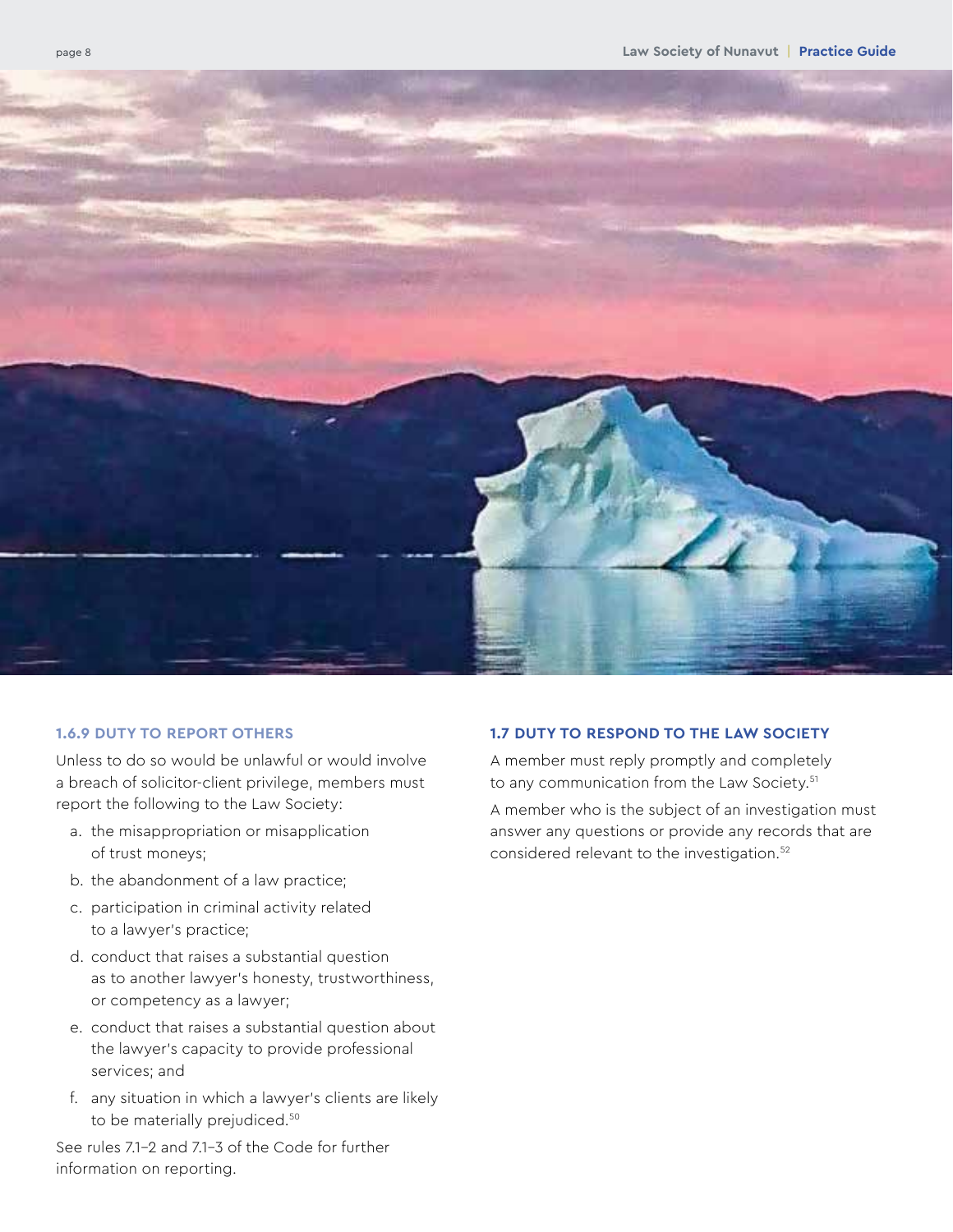<span id="page-10-0"></span>

### **2. PRACTICE MANAGEMENT**

A competent lawyer must have the skills necessary to manage their practice effectively.<sup>53</sup> The following practice management information is a general starting point, particularly for those members newly embarking upon their legal careers. This is designed to be informational only and is not intended to set any new standards of practice.

For more specific practice management information, the Law Society of Nunavut has arranged for its members to have access to the Practice Advisors of the Law Society of Alberta. This is a confidential service free to members. The Practice Advisors can provide assistance and resources in relation to technology and systems, marketing and strategic planning, focusing on the particular needs of sole practitioners and lawyers practising in smaller settings. The Practice Advisors are also available to discuss other ethical and practice concerns, as well as personal matters such as stress and addiction.

See the Law Society of Alberta *[Practice Advisors webpage](https://www.lawsociety.ab.ca/lawyers-and-students/practice-advisors/)* for additional information and instructions for contacting the Practice Advisors.<sup>54</sup>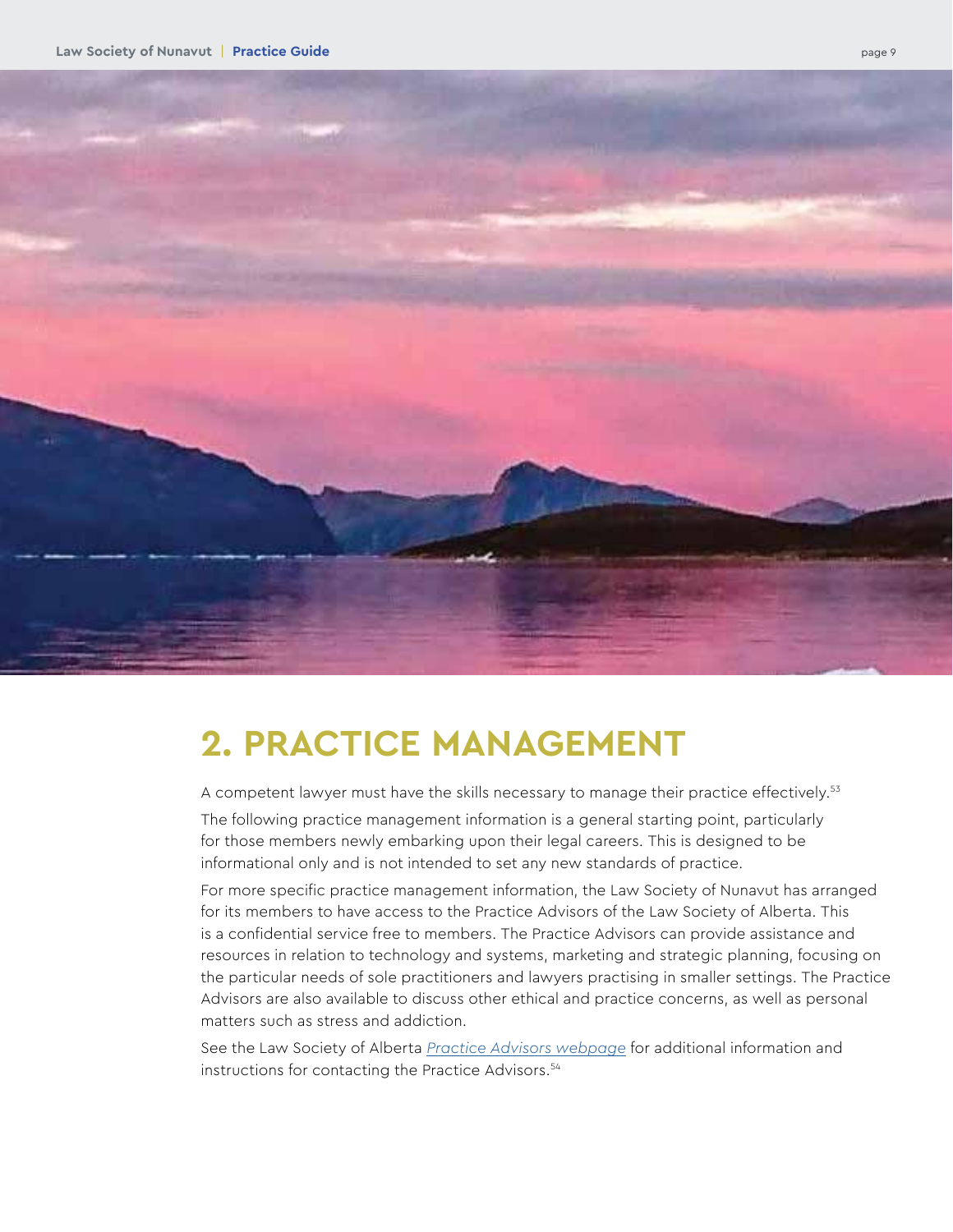#### <span id="page-11-0"></span>**2.1 CONFIDENTIALITY**

Members owe to clients strict duties of confidentiality.

Members should implement all necessary procedures to protect client confidentiality, including the provision of specific training to staff and student members. Members should also consider having staff, students and third party service providers sign Confidentiality Agreements.

Some members in private practice may practise in association with other lawyers in cost-sharing, spacesharing, or other arrangements. Members in these circumstances should be mindful of the risk of advertent or inadvertent disclosure of confidential information, even if the lawyers institute systems and procedures that are designed to insulate their respective practices.

See the Code, Section 3.3 for further guidance on confidentiality.

#### **2.2 CLIENT AND FILE LISTS**

A comprehensive client/matter listing of all current and closed files serves several important purposes.

#### **2.2.1 CONFLICT CHECKING**

The lawyer-client relationship is a fiduciary relationship based on trust.

As such, the lawyer has a duty of loyalty to the client and a corresponding ethical duty to avoid conflicts of interest.

The Code defines a conflict of interest as "the existence of a substantial risk that a lawyer's loyalty to or representation of a client would be materially and adversely affected by the lawyer's own interest or the lawyer's duties to another client, a former client, or a third person".55

It is therefore essential that members have adequate systems and procedures to enable conflict checking. These systems should keep track of all current and former clients, as well as adverse parties/third parties in readily searchable/retrievable format. These procedures should ensure that a conflict check is performed before any new client/matter is accepted.

Members who are employed by the Legal Services Board will not be in a conflict of interest by reason only of advising or representing a person in a dispute or case involving another person who is or has been advised or represented by another Legal Services Board employee. Members in private practice who practice in association with other lawyers in cost-sharing, space-sharing or other arrangements should exercise particular caution before representing a client on the other side of a dispute with the client of another lawyer in the association.

See the Code, Section 3.4 "Conflicts" for further guidance on conflicts of interest.

#### **2.2.2 FILE REVIEWS**

It is a good practice to regularly review the status of client files and make a note of any necessary steps that need to be taken. Maintaining a current list of open files can help with this.

It can also be helpful to implement general periodic reviews of all files, which can assist in capturing anything that may have been missed on regular file reviews.

#### **2.3 RETAINER (ENGAGEMENT) LETTERS**

Reducing to writing the agreement reached with the client about the scope (work to be performed) and terms of the engagement (including payment) can help to avoid confusion later on. Many lawyers therefore use standard retainer (engagement) letters, which they require clients to sign and return to confirm their agreement.

Such standard retainer letters sometimes also include a section for the client to complete with the necessary information to satisfy the client identification requirements.56

In the case of a limited scope retainer, the Code specifically requires the member to confirm in writing to the client what services will be provided.<sup>57</sup>

#### **2.4 DIARIZING (CALENDARING)**

A comprehensive and consistent method of diarizing (calendaring) key dates and reminders is essential in any law practice. This system can include:

- a. limitation periods (and appropriate reminders leading up to the ultimate date)
- b. court deadlines
- c. other file-related deadlines (filing due dates, closing dates, etc.)
- d. court appearances
- e. undertakings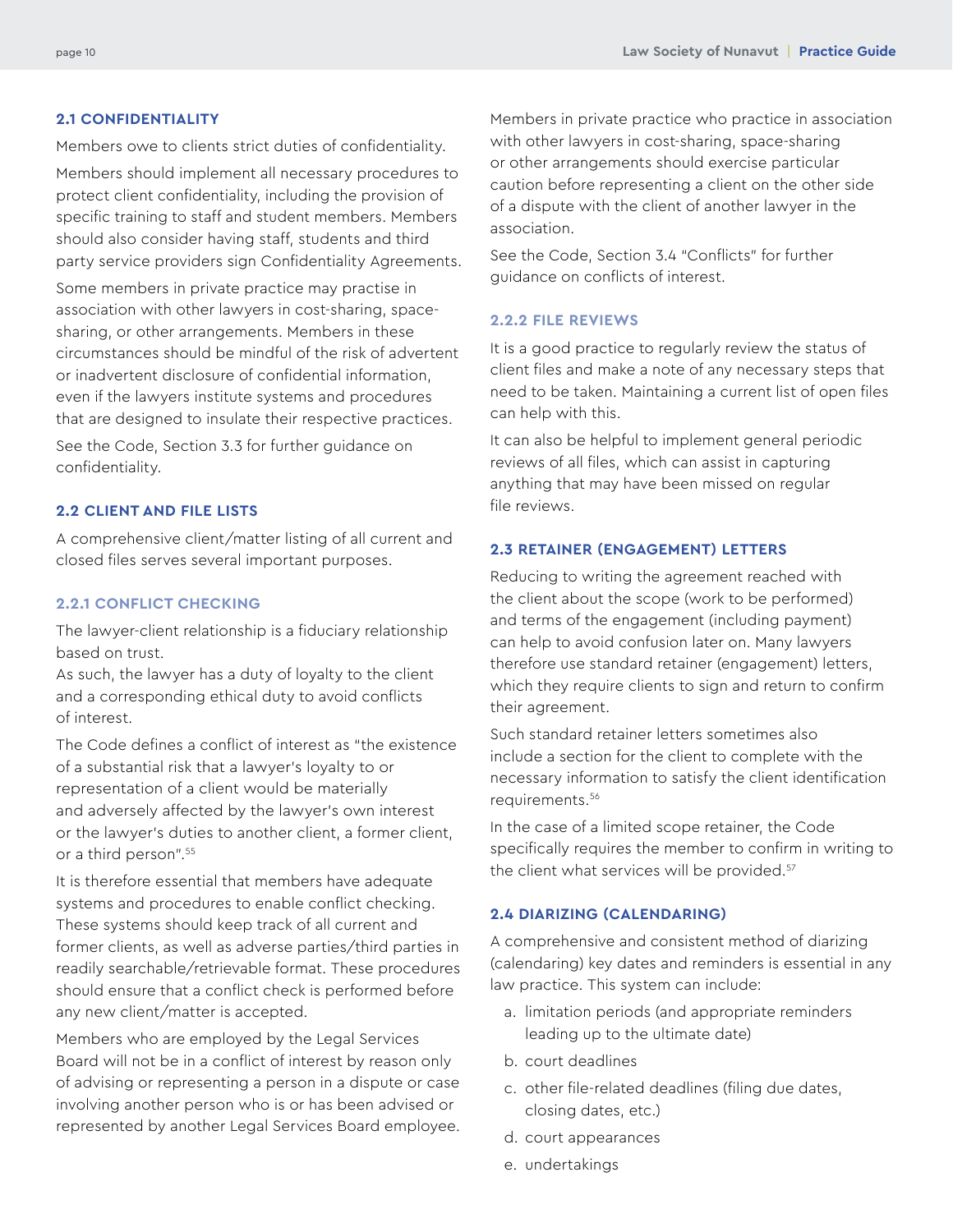- <span id="page-12-0"></span>f. regular review/bring forward dates
- g. holidays and time off
- h. other non-client related deadlines (e.g., GST filing, Law Society annual renewals, etc.)

#### **2.5 CHECKLISTS, WORKFLOWS, TEMPLATES, AND PRECEDENTS**

Having standard procedures where appropriate is an important part of good practice management. It can save time, assist with proper delegation, and help ensure the smooth and timely progress of files.

Members should therefore consider implementing both administrative and substantive standard procedures in their practices.

Administrative procedures could include for example standard file opening and closing checklists. Substantive procedures could include standard workflows tailored to the member's areas of practice.

Practice-specific templates and precedents for both administrative and substantive procedures can also be a helpful starting point. For example:

- a. a file opening checklist could be associated with one or more template retainer letters and/or a dedicated client identification form
- b. a file opening checklist in an estates practice might also include a detailed questionnaire for the client to complete regarding their wishes, and particulars of all assets and liabilities
- c. templates and precedents for an estates practice might include, *inter alia*, wills and powers of attorney
- d. templates and precedents for a criminal matter might include, *inter alia*, an initial disclosure request, a plea comprehension agreement, and applications

Members who use standard procedures should ensure that they are regularly reviewed and updated as necessary to reflect any changes in the law or regulatory requirements.

#### **2.6 CLIENT COMMUNICATION**

Members must provide courteous, thorough and prompt service to clients.58 Good client communication, including returning messages in a timely way and keeping clients updated on the status of their files, is a key part of the lawyer-client relationship. Members may therefore wish to consider developing internal client communication service standards and goals. Members should familiarize themselves with the Code, Section 3.2 "Quality of Service" in its entirety.

Members should be aware that some client communications are required to be documented in writing:

- a. where appropriate, all client instructions must be in writing or confirmed in writing;<sup>59</sup>
- b. cash receipts must be maintained in duplicate with signatures from both the member and the client from whom cash is received;<sup>60</sup>
- c. client identification requirements must be recorded and dated;<sup>61</sup>
- d. client verification requirements, if applicable, must be recorded and dated.<sup>62</sup>

Members should also consider the following best practices with respect to documentation of client communications:

- a. maintaining a dated documentary record of all client contact, including voicemail messages, telephone calls and meetings;
- b. formalizing any verbal advice or opinion in writing, particularly when:
	- i. the matter is complex;
	- ii. the client's position is precarious;
	- iii. an unexpected development occurs;
	- iv. the client's expectations are unrealistic;
	- v. the member is providing an explanation of the terms and implications of settlement or resolution offers;
	- vi. the client is required to take some action or step themselves;
- c. sending clients copies of pleadings and important correspondence;
- d. sending clients a final closing letter or other written communication when the retainer ends.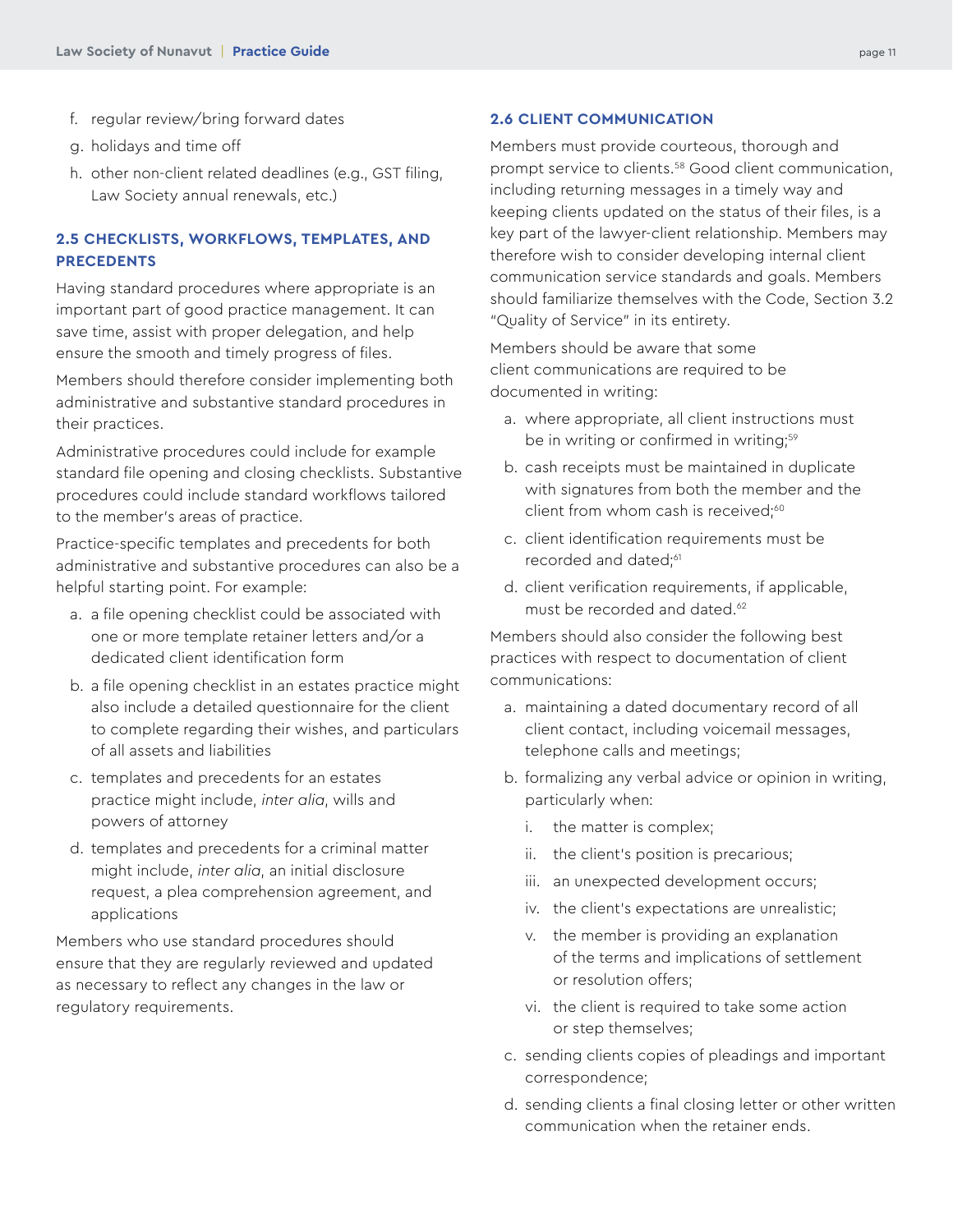<span id="page-13-0"></span>Undertakings and trust conditions should be carefully documented to ensure that they are properly and completely fulfilled.

It is also important to document consultations that do not lead to the member being retained. Many lawyers make it a practice to confirm the non-retainer (nonengagement) with the individual in writing as well. If confidential information is received in the course of such a consultation, appropriate conflict information should also be obtained and maintained, even if the member is ultimately not formally retained.

#### **2.8 CLIENT PROPERTY**

Any original wills or other important client documents should be kept safely and securely, e.g., in a locked and fireproof cabinet or safe.

A valuable property record should be maintained identifying all non-monetary property being held by the member. This should also be recorded in the appropriate client file so that consideration can be given to returning such property to the client at the time of file closure.

#### **2.9 BILLING**

Members may wish to establish and regularly review a fee schedule for their services, setting out matters such as hourly rates, block fees and financial retainer amounts.

Additional policies to consider include:

- a. timely docketing (keeping a record of time spent on client matters);
- b. billing practices (timing of account issuance, retainer replenishment);
- c. payment and collection practices.

#### **2.10 BOOKKEEPING**

The bookkeeping requirements that members must meet are laid out in general terms in the Act and expanded upon in significant detail in the Rules.

Members should carefully consider whether they require the assistance of a bookkeeper and/or accountant to ensure full compliance.

#### **2.11 FILE CLOSURE, RETENTION, DESTRUCTION**

Formal closure of client files is an important part of good practice management. It also provides an additional opportunity to ensure that all final steps have been taken in the matter and any original documents or property have been returned to the client.

See the Law Society's Notice to the Profession on *[File Storage, Retention, and Destruction](https://www.lawsociety.nu.ca/sites/default/files/News/Public%20Notices/LSN%20Notice%20(Practice)%20File%20Retention%20and%20Destruction%20Oct%202021.pdf)*. 63

#### **2.12 PRACTICE ABSENCES, INTERRUPTION, AND SUCCESSION PLANNING**

Members should engage in contingency planning by having appropriate plans in place for interruptions in their practice. These interruptions may be planned (e.g., retirement, extended holiday) or unplanned (e.g., natural disasters, disability, incapacity, death). This is important so that clients are not prejudiced, as well as to protect the financial interests of the member or their estate as well.

See the Law Society of Alberta's helpful guidance on contingency planning: *[When Bad Things Happen](https://dvbat5idxh7ib.cloudfront.net/wp-content/uploads/2017/01/22203930/When-Bad-Things-Happen-to-Good-Lawyers.pdf)  [to Good Lawyers: A Contingency Planning Guide](https://dvbat5idxh7ib.cloudfront.net/wp-content/uploads/2017/01/22203930/When-Bad-Things-Happen-to-Good-Lawyers.pdf)*. 64

See also the Law Society of the Northwest Territories' *[policy on disaster recovery and succession planning](https://www.lawsociety.nt.ca/sites/default/files/Succession%20and%20Disaster%20Relief%20Policy.pdf)*  (which are mandatory in that jurisdiction).<sup>65</sup>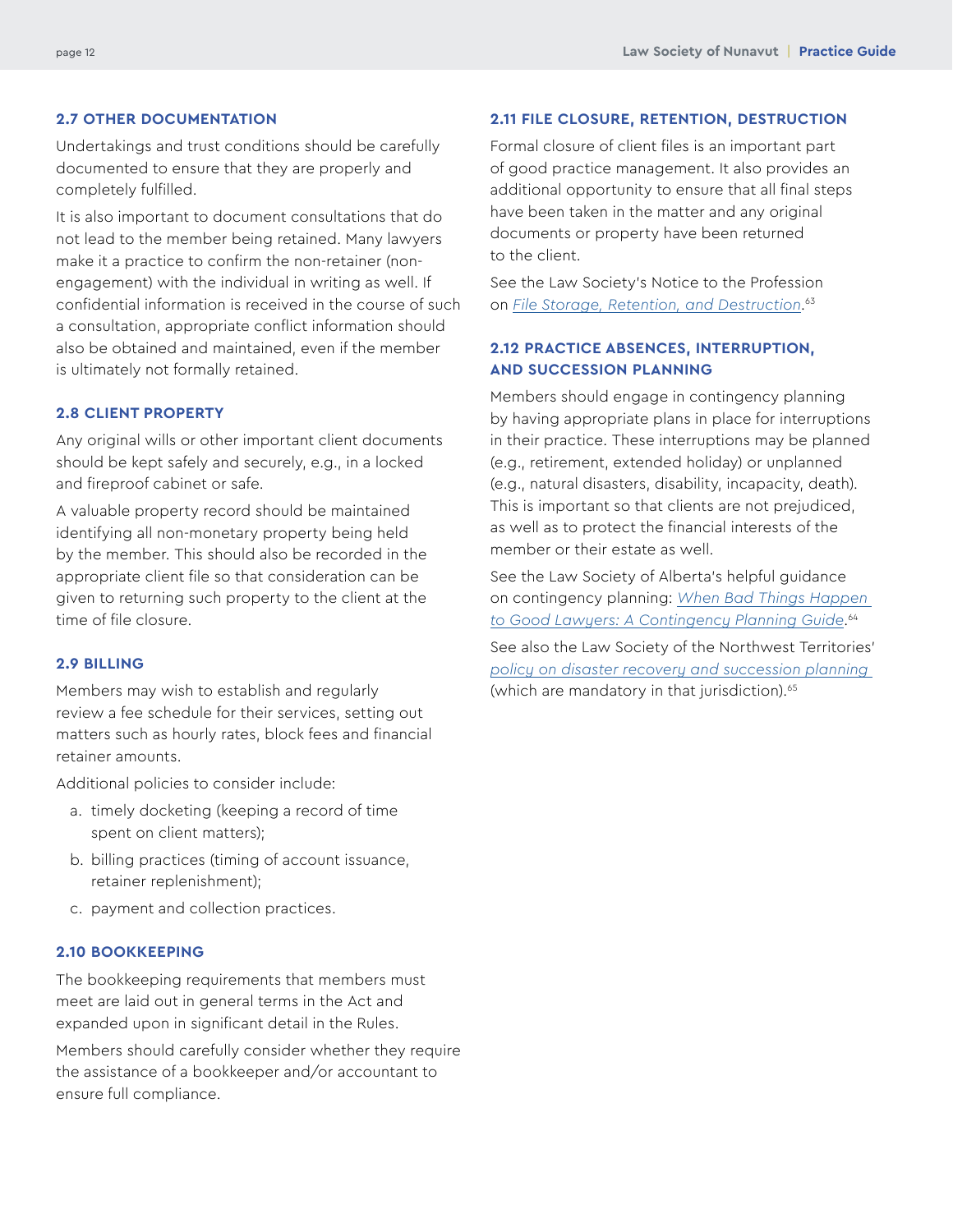

<span id="page-14-0"></span>

### **3. INFORMATION TECHNOLOGY (IT)**

Information technology has increasingly become integral to running an efficient legal practice. Under the Code, the quality of service that is required of members specifically includes service that is efficient. This requires maintaining equipment adequate to the member's practice.<sup>66</sup>

To assist members who are interested in exploring some of the available options, the Law Society is providing the following for informational purposes. It is not an exhaustive list. The available technology is also rapidly changing, so this information may not always be current.

The Law Society does not endorse nor recommend any specific software or system.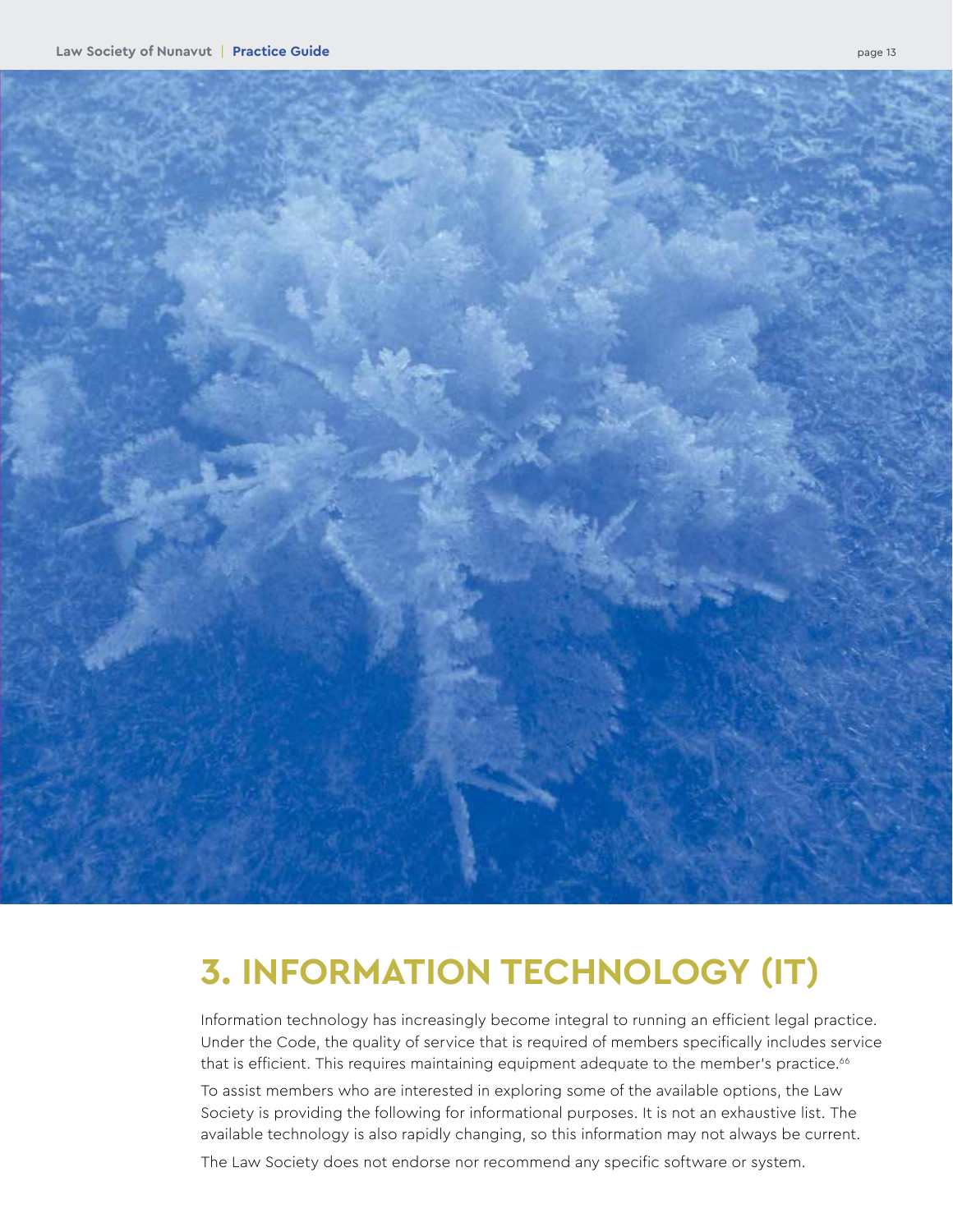<span id="page-15-0"></span>Several legal practice management systems are currently available, including:

- Clio: [clio.com](https://www.clio.com/)
- Cosmolex: [cosmolex.ca](https://www.cosmolex.ca/)
- Ghost Practice: [ghostpractice.ca](https://ghostpractice.ca/)
- PCLaw: [pclawtimematters.ca](https://pclawtimematters.ca/)

Before investing in a new practice management system, some of the factors members may wish to consider include:

- a. whether the practice management system has integrated accounting software OR does the data from the system need to be imported into accounting software such as Quickbooks
- b. whether the practice management system is cloudbased and can be accessed anywhere through an internet connection OR is a native application that can only be accessed on a local computer or server
- c. security and backup
- d. ease of use (most will offer a free trial so that you can gauge this yourself)
- e. whether training and support is included
- f. integration with existing IT systems (email, document management, storage)
- g. the process for importing existing data from an old practice management system
- h. cost

#### **3.2 DOCUMENT CREATION AND MANAGEMENT**

There are various options available for electronic document creation, including Word, Google Docs and Adobe Acrobat. Electronic documents can be organized and stored locally (e.g., on your computer's hard drive or on a server) or in the cloud. For sole practitioners and small legal offices who require documents to be accessible remotely or on more than one computer, secure cloud-based storage can provide a cost-effective alternative to operating and maintaining a server.

Some of the large service providers offer all-inclusive cloud-based subscription services for business email, document creation and storage (e.g., Microsoft's Office 365 or Google's G Suite).

#### **3.3 LEGAL RESEARCH**

#### **3.3.1 CANLII**

*[CanLII](https://www.canlii.org/en/)*67, the Canadian Legal Information Institute, was founded and is paid for by the lawyers and notaries who are members of Canada's provincial and territorial law societies, which comprise the Federation of Law Societies of Canada. CanLII provides a variety of Canadian decisions (court and tribunal), legislation and commentary online for free.

Nunavut-specific content can be found *[here](https://www.canlii.org/en/nu/)*. 68 Click for basic guidance on *[navigation](https://www.canlii.org/en/info/faq.html#nav_search)*<sup>69</sup> and *[searching](https://www.canlii.org/en/info/search.html)*.<sup>70</sup>

#### **3.3.2 NUNAVUT COURT OF JUSTICE LAW LIBRARY**

The *[Nunavut Court of Justice Law Library](http://www.nunavutcourts.ca/index.php/library)*71 is located on the first floor of the Nunavut Justice Centre, Building 510, Iqaluit. The library's catalogue is available *[online](https://17156.rmwebopac.com/?dbNum=1&action=3&Type=B)*. 72

Onsite access to Quicklaw, Westlaw and Martin's Criminal Code database is available to members free of charge. The Manager, Court Library Services, can arrange for access and also provide mini-training sessions for these databases upon request.

The Manager, Court Library Services, can also provide other research and reference assistance during operating hours in person, by phone at (867) 975-6134, or by email at *[courtlibrary@gov.nu](mailto:courtlibrary%40gov.nu?subject=)*.

#### **3.3.3 LAW SOCIETY OF ONTARIO GREAT LIBRARY**

The Law Society of Ontario operates the *[Great Library](https://www.lso.ca/great-library)*, which provides free public online access to a variety of full text articles and CPD materials.<sup>73</sup>

#### **3.3.4 WESTLAW, QUICKLAW, AND HEINONLINE**

Westlaw, Quicklaw and HeinOnline are the most commonly used commercial subscription services in Canada. They are internet-based, so can be accessed from anywhere. The nature of the included content (caselaw, secondary sources, etc.) as well as the cost will usually depend on the specific subscription model purchased.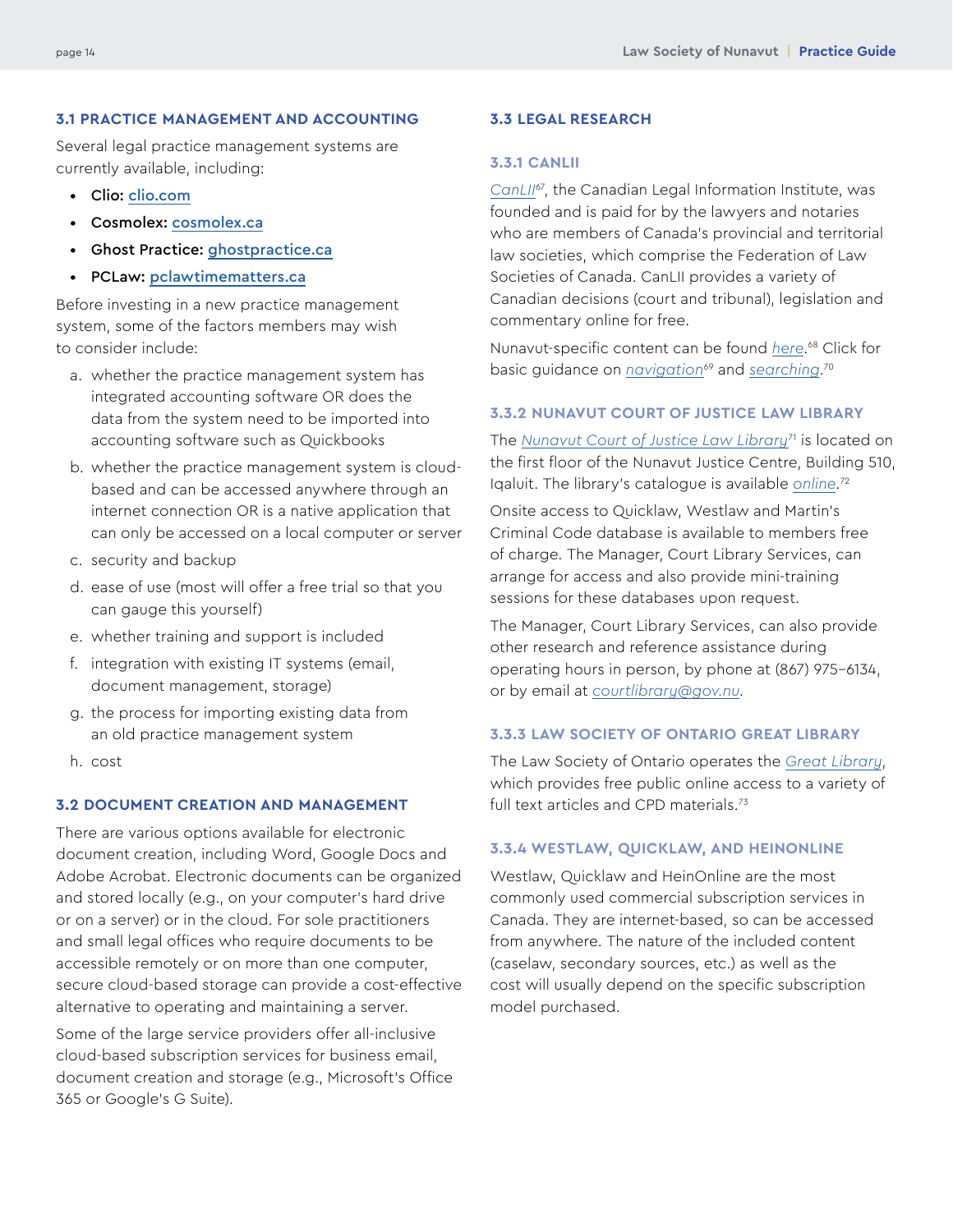#### <span id="page-16-0"></span>**3.4 SECURITY**

The Law Society's *[Guidelines for Practicing Ethically](https://www.lawsociety.nu.ca/sites/default/files/website-general/cba_supplemental.pdf)  [with New Information Technologies](https://www.lawsociety.nu.ca/sites/default/files/website-general/cba_supplemental.pdf)* (a supplement to the Code) provide important information and expectations with respect to security, including the use of strong passwords, encryption, virus protection, firewalls and backups.<sup>74</sup>

#### **3.5 MINIMUM STANDARDS FOR CLIA CYBER INSURANCE COVERAGE**

All members in active practice who are insured under the CLIA policy have additional cyber incident coverage, provided the following minimum IT standards are met:

- a. weekly backups of data, stored offsite, and tested at least annually;
- b. installation of critical patches, anti-virus software, and anti-spyware must be made within two weeks of release; and
- c. installation and maintenance, and active monitoring within reasonable business practices, of firewalls and endpoint protection.<sup>75</sup>

Cloud-based systems which have backup as a service would satisfy the CLIA back up requirement, provided that those backups are still tested at least annually.

Outside of the insurance requirements, CLIA also recommends as good business practice that organizations attempt to restore their operational data from backups as a test of disaster preparedness. This will allow members to know how long it takes and whether anything is missing from the backups. For example, members could run a test of their practice management software to see how quickly they can go from a blank slate to being up and running by using the backups alone.

For further information about the policy and the urgent crisis management available 24/7 in relation to cyber incidents, see the *[CLIA cyber insurance](https://www.lawsociety.nu.ca/sites/default/files/News/Public%20Notices/CLIA%20Cyber%20Insurance%20Summary%20(2020).pdf)  [information sheet](https://www.lawsociety.nu.ca/sites/default/files/News/Public%20Notices/CLIA%20Cyber%20Insurance%20Summary%20(2020).pdf)*. 76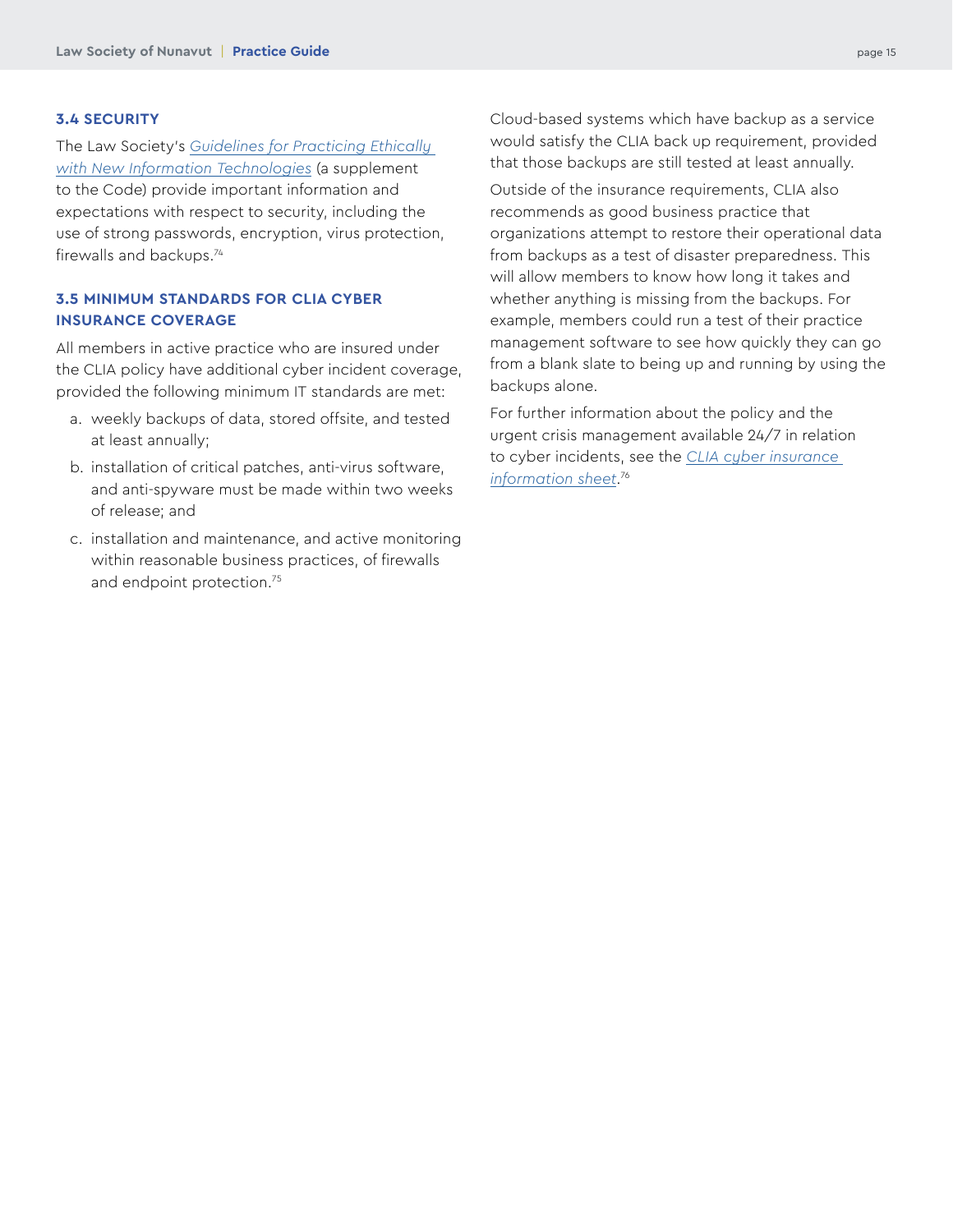<span id="page-17-0"></span>

### **4. WELLNESS**

Studies have shown that lawyers in North America have the highest rate of mental illness of any profession and among the highest rates of depression and substance abuse. If you find yourself struggling, you are not alone.

Practising law in Nunavut can also pose additional wellness challenges, including extensive travel and frequent exposure to vicarious trauma. Additionally, many young lawyers are new to the territory and away from the usual supports they would turn to in times of stress.

Awareness of these challenges and destigmatizing them are key in prioritizing wellness. This is crucial for the benefit of members themselves and also for their clients.

There are some helpful free wellness resources for lawyers available online, which highlight not only the wellness challenges we can all face in the practice of law, but also identify some practical coping strategies. These include:

*[Canadian Bar Association – Well-Being Resources](https://www.cba.org/Sections/Wellness-Subcommittee/Resources)*<sup>77</sup>

*[Alberta Lawyers' Assistance Society](https://lawyersassist.ca/)*<sup>78</sup>

*[American Bar Association – Mental Health Resources](https://www.americanbar.org/groups/lawyer_assistance/resources/covid-19--mental-health-resources)*79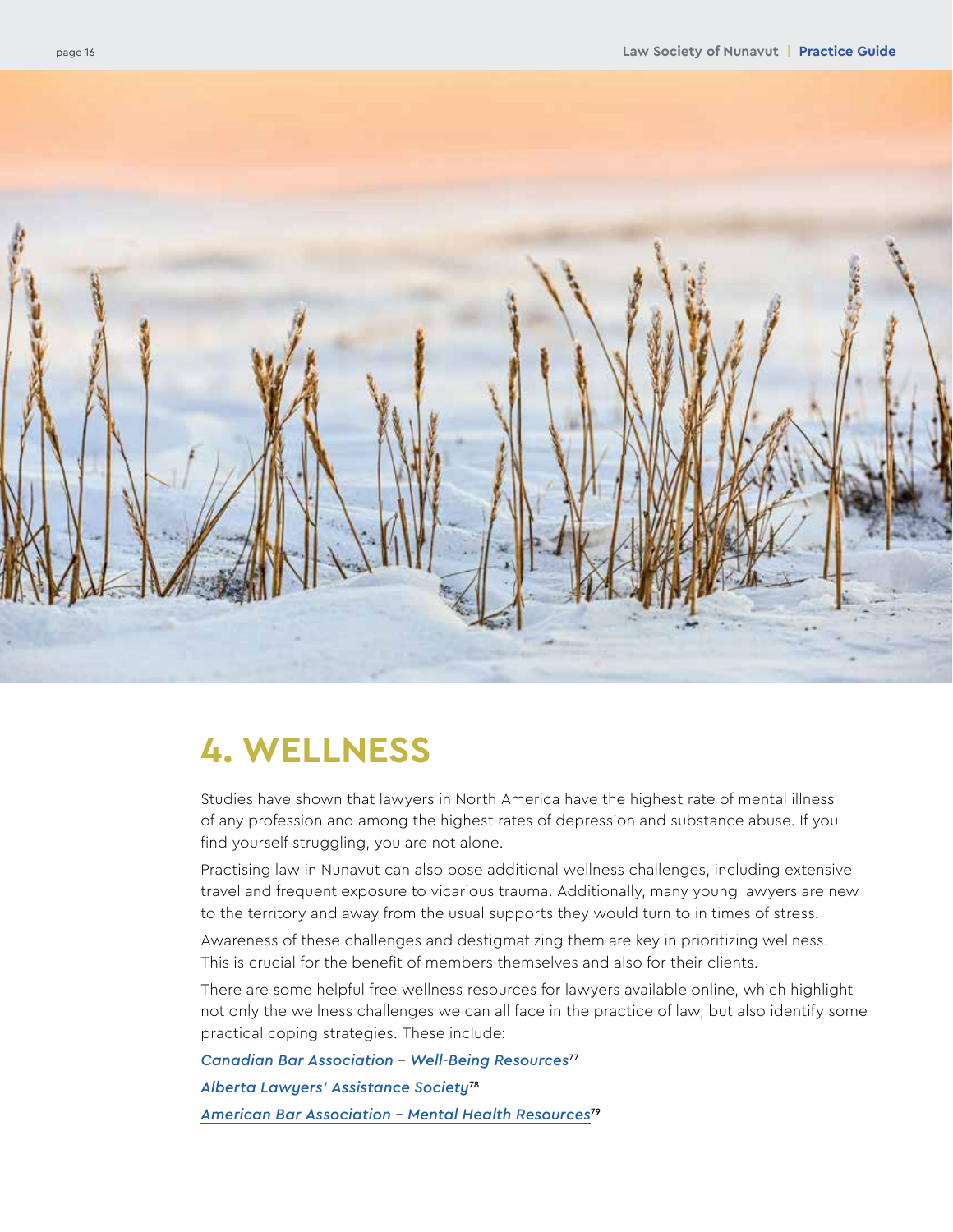#### <span id="page-18-0"></span>**4.1 RECOGNIZING POTENTIAL SIGNS AND ISSUES**

Members should familiarize themselves with some of the potential wellness red flags, both in themselves and in their colleagues:

- a. feeling physically exhausted and/or emotionally drained
- b. sleep issues
- c. changes in appetite or diet
- d. focus/concentration difficulties
- e. frequent procrastination or work avoidance, including:
	- i. regularly failing to return phone calls or emails
	- ii. leaving files to linger over long periods of time
	- iii. "freezing" and being unable or unwilling to complete small and simple tasks
	- iv. delaying and/or missing deadlines
- f. regular and unexplained lateness or absences
- g. changes in personality or mood, including:
	- i. overreacting
	- ii. anxiety
	- iii. feelings of sadness, tearfulness or worthlessness
	- iv. withdrawing from normal activities or relationships
	- v. increased personal conflicts
- h. substance misuse or abuse

The above list is not exhaustive, nor is it intended to be used as a diagnostic tool.

#### **4.2 NULAP**

The Nunavut Lawyer Assistance Program (NuLAP) provides confidential counselling and other support to Nunavut-resident lawyers, articling students, law students and their families through the *[Alberta Lawyers'](https://lawyersassist.ca/)  [Assistance Society](https://lawyersassist.ca/)*. 80

NuLAP provides two hours of free professional counselling and can also connect lawyers with other resources, including peer support and mentorship.

> GET HELP NOW – 24/7 Crisis Counselling: 1 (877) 498-6898 Peer Support Program: 1 (877) 737-5508

#### **4.3 VICARIOUS TRAUMA (COMPASSION FATIGUE)**

Lawyers who have been exposed to violent or otherwise disturbing cases can themselves suffer psychological harm in the form of secondary/vicarious trauma (aka compassion fatigue). Vicarious trauma is a form of post-traumatic stress disorder. While it can occur after a single disturbing case, it can also arise as a result of repeated exposure to difficult material over the course of a lawyer's career.

It is important for lawyers to be aware of the impact vicarious trauma can have on their wellbeing, particularly if they practice in the area of criminal and/or family law or in other areas where graphic visual evidence may arise. Lawyers who have themselves experienced direct trauma in the past may also be particularly vulnerable when it comes to vicarious trauma.

Support for lawyers experiencing vicarious trauma is available through NuLAP (above).

Members interested in learning more about vicarious trauma and the related topic of trauma-informed practice may wish to explore Myrna McCallum's podcast, *The [Trauma Informed Lawyer](https://thetraumainformedlawyer.simplecast.com/)*. 81 Ms. McCallum is a former prosecutor and Indian Residential School adjudicator who serves as a subject matter expert, consultant and trainer/coach on traumainformed lawyering.

#### **4.4 MANAGING WELLNESS**

#### **4.4.1 BLOCKING OFF TIME**

If possible, be proactive with your calendar and consider blocking off additional preparation time around significant events or deadlines. Consider whether blocking off recovery time afterwards would also be helpful, so that you have time to catch up before the next significant event or deadline.

Also consider blocking off time for vacations and personal matters well in advance, e.g., at the beginning of every year. While you may not have plans yet, it will ensure that your calendar is not filled with work commitments when you are actually ready to book your holiday or attend to your personal matter.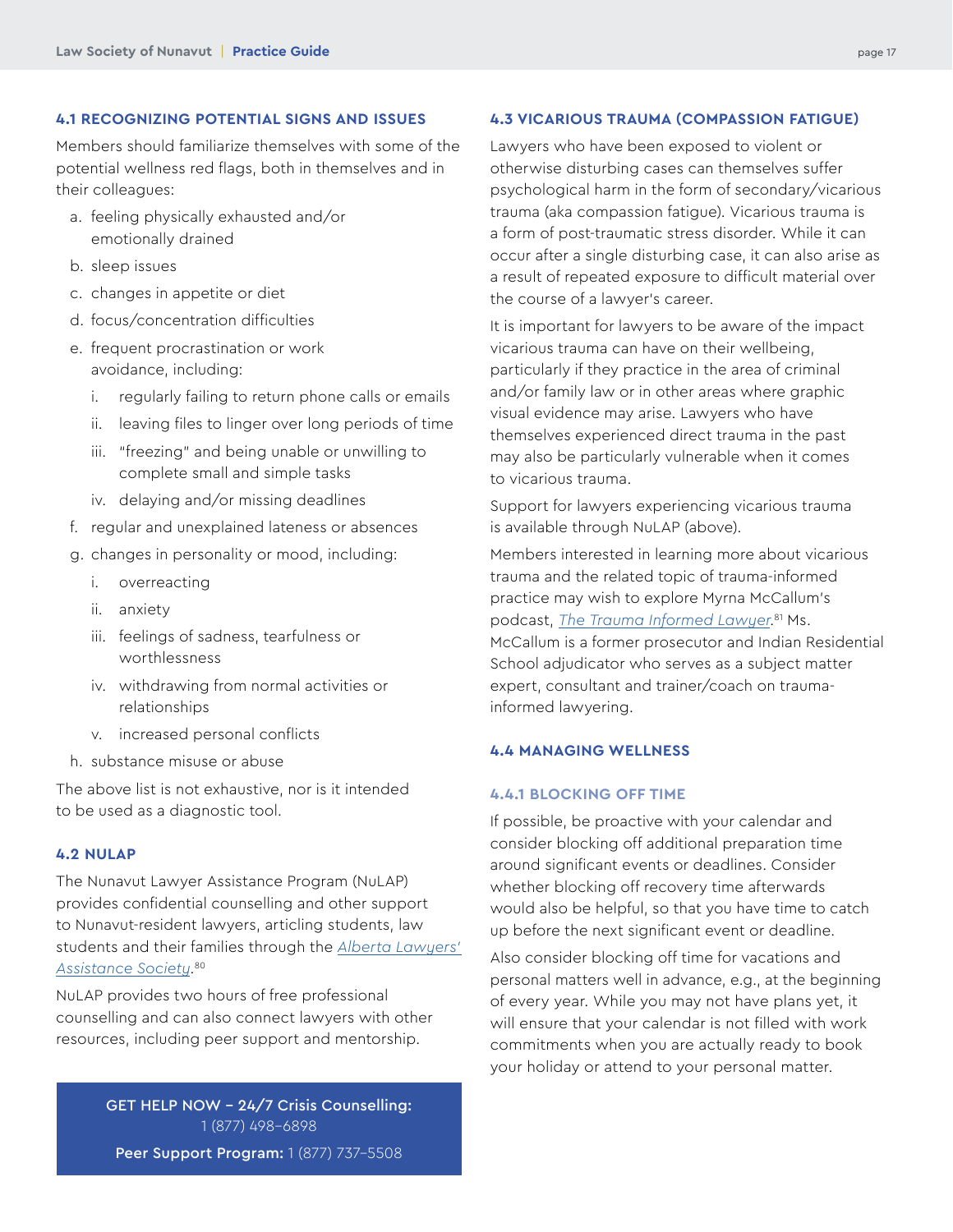<span id="page-19-0"></span>Making yourself available to everyone at all times will impact your ability to focus on tasks that require uninterrupted thought and concentration. Digital distractions can be particularly challenging to deal with.

Time management strategies such as daily task lists and scheduling regular focus blocks in your calendar to work on specific tasks to the exclusion of all others may be helpful. Turning off all non-essential notifications on your digital devices (and physically distancing yourself from your phone), as well as using out-of-office messages or automatic replies to temper instant responsiveness expectations are other strategies to consider.

#### **4.4.3 HEALTHY HABITS**

Daily physical activity, good sleep hygiene, proper nutrition and hydration, and minimizing substance use are all important wellness habits that can help build resilience. Many lawyers have also found mindfulness practices (including meditation) to be helpful.

#### **4.4.4 SUPPORT**

Having one or more trusted and supportive colleagues who can appreciate the particular issues associated with the practice of law can be very helpful. At the same time, some lawyers also find it helpful to also cultivate interests and support completely outside of law as well.

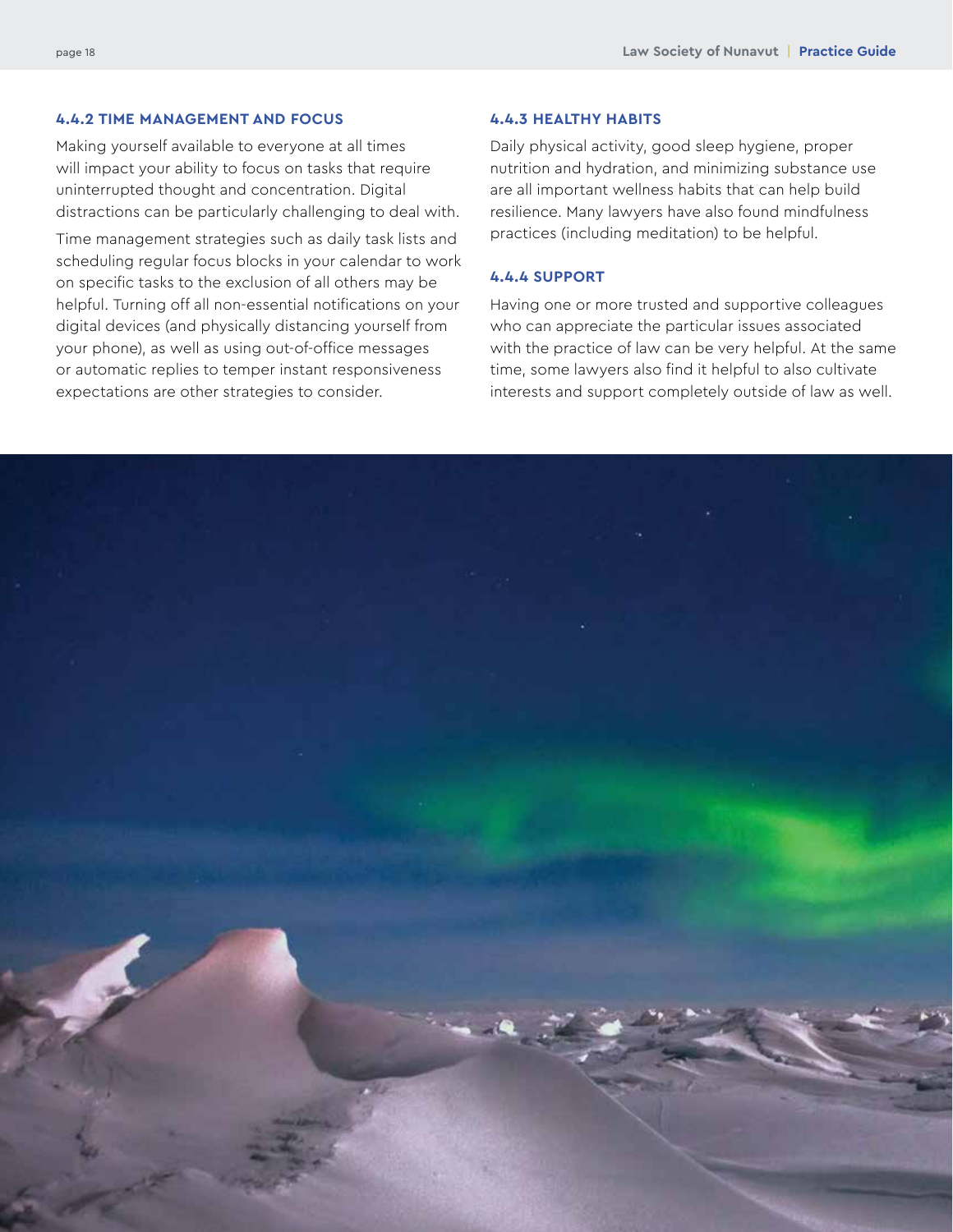### <span id="page-20-0"></span>**5. PRO BONO LEGAL SERVICES**

The goal of Law Society's Access to Justice Program is to build the legal capability of Nunavummiut to manage everyday legal issues. An important step towards improving access to justice in the territory is extending indemnification coverage to members providing pro bono services through the Program.

Members who are normally exempted from professional liability insurance requirements (such as government employees) $82$  are now also entitled to indemnification for approved pro bono legal services rendered through the Access to Justice Program.

See the Law Society's *[Access to Justice Program](https://www.lawsociety.nu.ca/en/access-justice-program)* page for the current list of approved pro bono access to justice projects.<sup>83</sup>

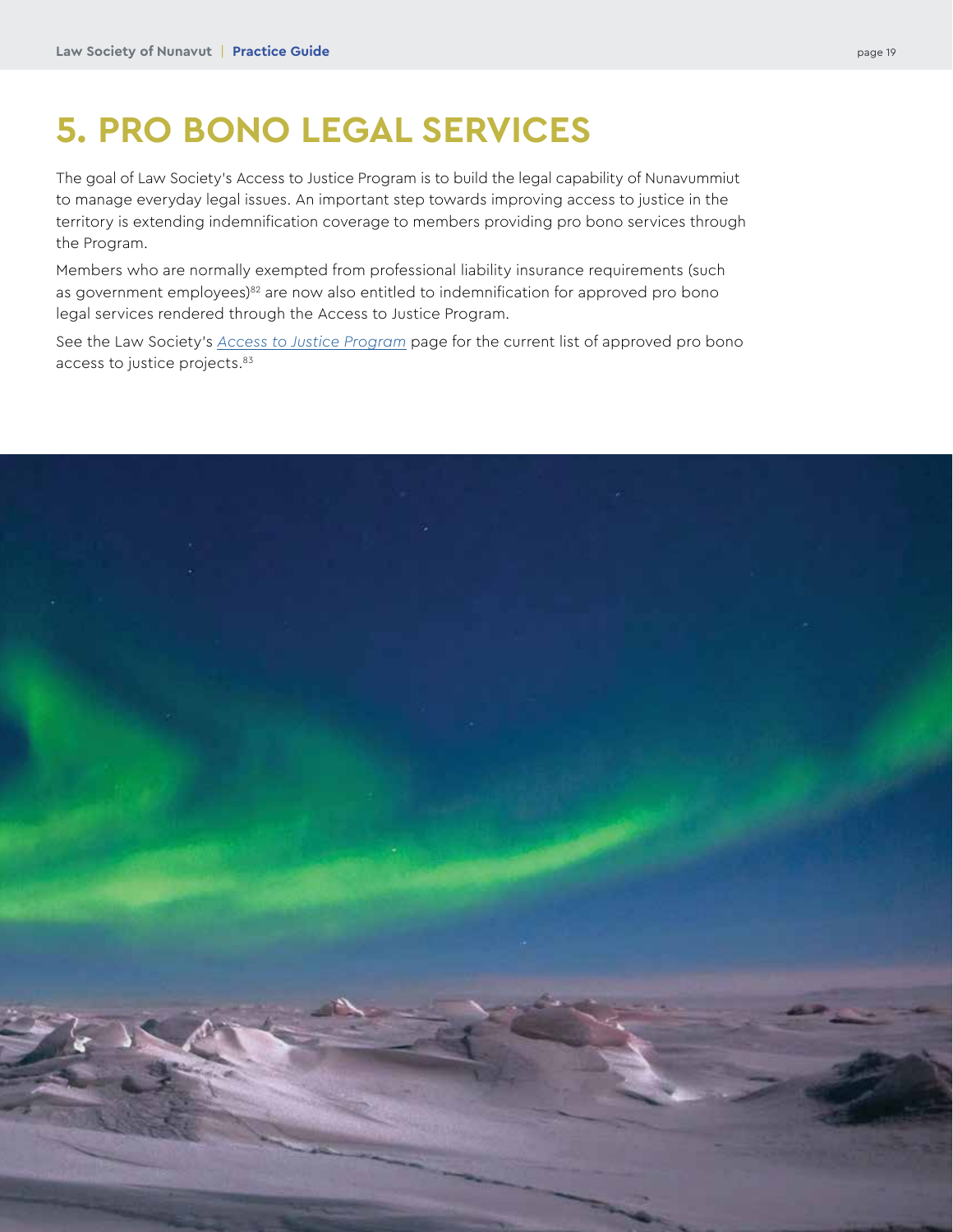## <span id="page-21-0"></span>**6. New Private Practice Basic Checklist**

| <b>LOCATION</b>                                                                            |  |
|--------------------------------------------------------------------------------------------|--|
| Lease or Rental Agreement                                                                  |  |
| Business Licence                                                                           |  |
| Comprehensive/Commercial Liability Insurance for claims unrelated to professional services |  |
| Business Interruption Insurance (optional)                                                 |  |
| Conflicts & confidentiality awareness if sharing space                                     |  |
|                                                                                            |  |

| <b>FURNITURE</b> |  |
|------------------|--|
| (as required)    |  |
|                  |  |

| <b>EQUIPMENT</b> |  |
|------------------|--|
| Phone, Fax       |  |
| Printer, Scanner |  |
| Document Binding |  |
| Shredding        |  |
| Fireproof Safe   |  |
| Legal Textbooks  |  |
|                  |  |

| SOFTWARE/IT                          |  |
|--------------------------------------|--|
| Computer                             |  |
| Internet                             |  |
| Email                                |  |
| Word Processing, Document Management |  |
| Practice Management, Accounting      |  |
| Specialized (Real Estate, Wills)     |  |
| Online Legal Research, Resources     |  |
| Backups                              |  |
|                                      |  |

| <b>SUPPLIES</b>                                        |  |
|--------------------------------------------------------|--|
| <b>General Office Supplies</b>                         |  |
| Legal Document Supplies (Binding, Covers, Seals, etc.) |  |
|                                                        |  |

| <b>BUDGET</b>               |  |
|-----------------------------|--|
| Anticipated Expenses        |  |
| Anticipated Revenue         |  |
| Billing and Retainer Policy |  |
|                             |  |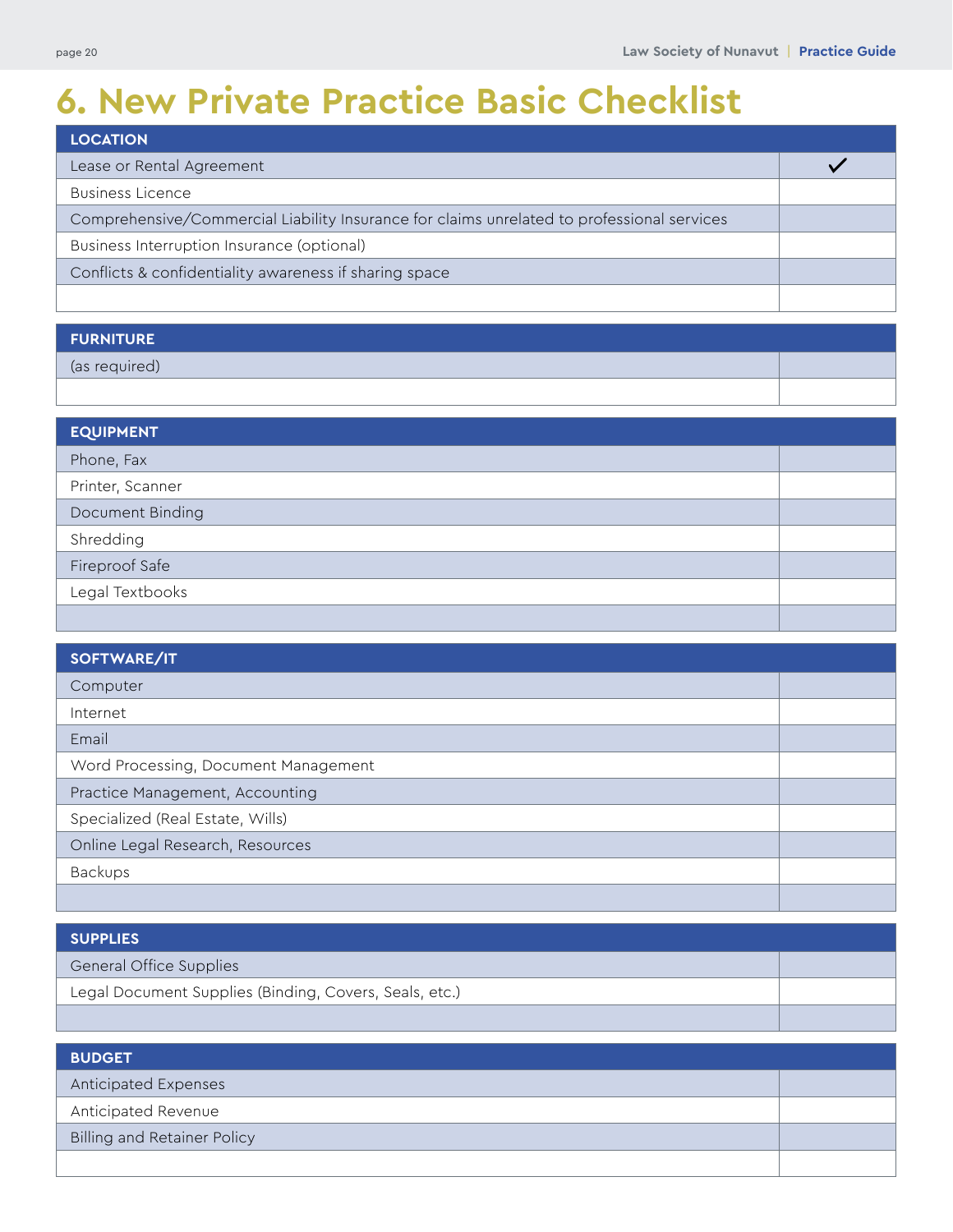| <b>BANKING</b>                |  |
|-------------------------------|--|
| General Account               |  |
| Trust Account                 |  |
| Line of Credit                |  |
| <b>Credit Card Processing</b> |  |
|                               |  |

| <b>CANADA REVENUE AGENCY</b>         |  |
|--------------------------------------|--|
| <b>Business Number</b>               |  |
| <b>GST Number</b>                    |  |
| <b>GST Installments</b>              |  |
| Payroll Deductions/Withholding Taxes |  |
| Tax Installments                     |  |
|                                      |  |

| <b>EMPLOYEES</b>                         |  |
|------------------------------------------|--|
| <b>Employment Contracts</b>              |  |
| Payroll                                  |  |
| Confidentiality Agreements and Trainings |  |
| T4 Distribution                          |  |
|                                          |  |

| <b>THIRD-PARTY SERVICES</b> |  |
|-----------------------------|--|
| Accountant                  |  |
| Bookkeeper                  |  |
|                             |  |

| <b>BRANDING</b>       |  |
|-----------------------|--|
| Firm Logo             |  |
| Letterhead            |  |
| <b>Business Cards</b> |  |
| Signage               |  |
|                       |  |

| NOTIFICATIONS AND MARKETING |  |
|-----------------------------|--|
| LSN                         |  |
| CLIA                        |  |
| Website and Social Media    |  |
|                             |  |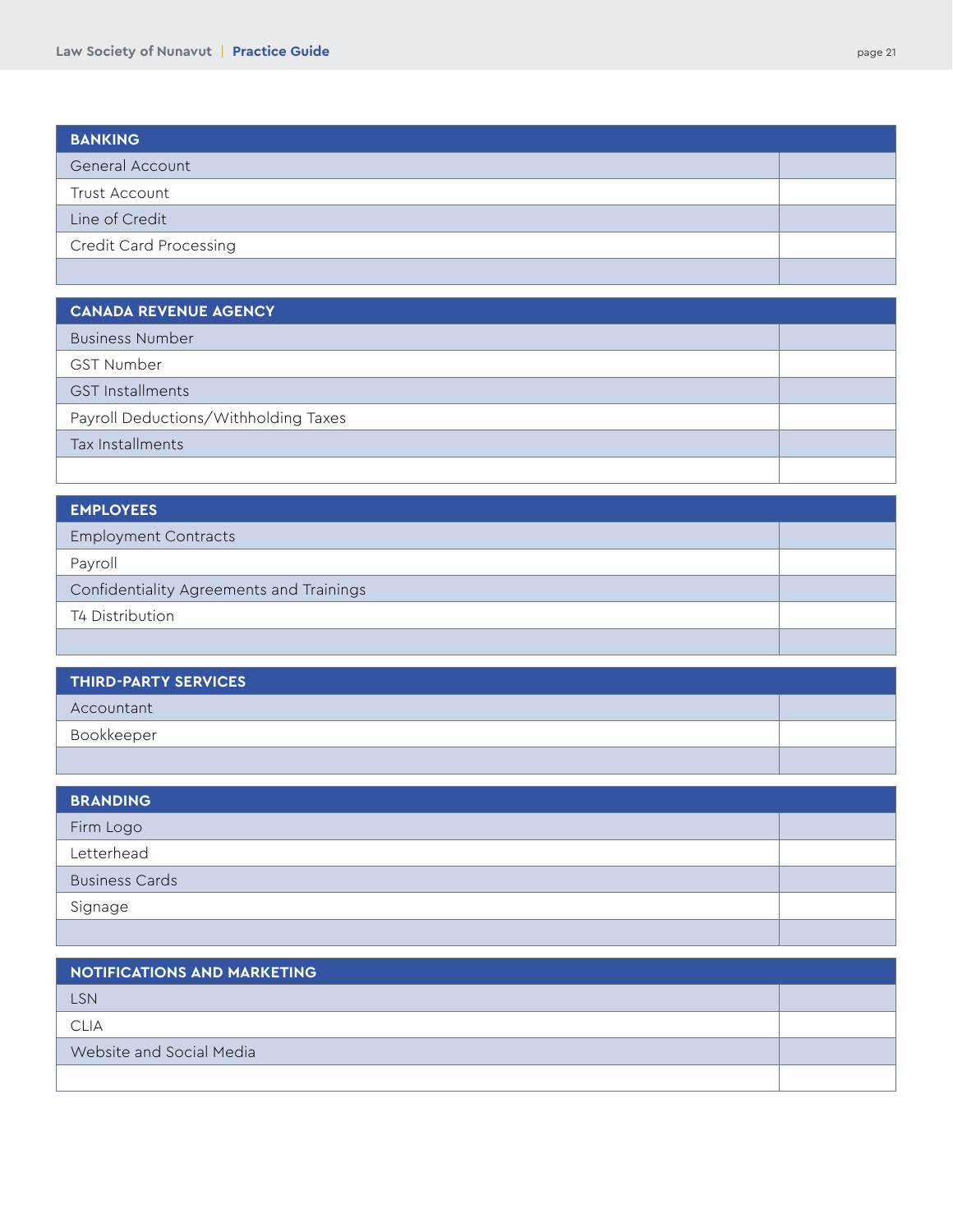- <span id="page-23-0"></span>1. R.S.N.W.T. 1988, c. L-2. See the Law Society's *[Society](https://www.lawsociety.nu.ca/en/society-rules-and-policies)  [Rules and Policies](https://www.lawsociety.nu.ca/en/society-rules-and-policies)* page for the 2014 Consolidation of the Act, and subsequent amendments [lawsociety.nu.ca/en/society-rules-and-policies].
- 2. lawsociety.nu.ca/sites/default/files/websitegeneral/LSN Consolidated Rules June 24^J 2021.pdf.
- 3. lawsociety.nu.ca/sites/default/files/NU Model Code of Conduct FINAL May 2016 adopted Nov 7 2016.pdf.
- 4. lawsociety.nu.ca/en/society-rules-and-policies.
- 5. Rule 56.
- 6. See Rule 93 for exemptions.
- 7. Rules 93 and 94.
- 8. Rule 95.
- 9. Available to insured members upon request.
- 10. lawsociety.nu.ca/en/insurance-coverage.
- 11. Rule 80.3.
- 12. Rule 80.2(1).
- 13. Rule 80.2(2).
- 14. Rule 80.4.
- 15. Rule 80.6(1)(a).
- 16. Rule 80.5.
- 17. Rule 80.2(2).
- 18. Rule 80.2(1).
- 19. lawsociety.nu.ca/sites/default/files/public/Society Rules/Guidance-Legal-Profession-REV-Feb-2019.pdf.
- 20. Act, s. 43.
- 21. Federation of Law Societies of Canada, *[Model](https://www.lawsociety.nu.ca/sites/default/files/public/Society%20Rules/Trust-Fund-Final.pdf)  [Trust Accounting Rule](https://www.lawsociety.nu.ca/sites/default/files/public/Society%20Rules/Trust-Fund-Final.pdf)*, which has been adopted as an amendment to the Rules [lawsociety.nu.ca/ sites/default/files/public/Society Rules/Trust-Fund-Final.pdf].
- 22. Rule 85.
- 23. Rules 81.8 and 81.9.
- 24. See Act, s. 57(4).
- 25. Act, s. 57(2).
- 26. Rule 81.61(1).
- 27. Rule 81.61(2).
- 28. One key exception is where cash is received for payment of professional fees and disbursements in

connection with the provision of legal services by the member: Rule 80.1(4).

- 29. Rule 80.1(1). See also 1.3 Client Identification and Verification, above.
- 30. Rule 81.1(2).
- 31. Rule 81.4.
- 32. Rules 81.5(1) and 81.7(1).
- 33. Rule 81.5(2).
- 34. Rule 81.6.
- 35. Act, s. 48; Rule 92.1.
- 36. lawsociety.nu.ca/sites/default/files/CPD LSN POLICY\_ web Dec 2019\_0.pdf.
- 37. lawsociety.nu.ca/sites/default/files/websitegeneral/CPD\_-Description-of-Activities\_ Jan-2013.pdf.
- 38. Rule 99.
- 39. Rule 81.8.
- 40. Rule 81.9.
- 41. Rule 96.
- 42. lawsociety.nu.ca/en/insurance-coverage.
- 43. Rule 98(3).
- 44. Rule 98(4).
- 45. Rule 98(2).
- 46. Rule 58(1).
- 47. Rule 58(1).
- 48. Rule 58(2).
- 49. Act, s. 15; Rule 59.
- 50. Code, 7.1-3.
- 51. Code, 7.1-1.
- 52. Act, s. 24(2).
- 53. Code, 3.1-1.
- 54. lawsociety.ab.ca/lawyers-and-students/ practice-advisors/.
- 55. Code, 1.1-1.
- 56. Rule 80.3. See also 1.3.1 Identification, above.
- 57. See Code, 3.2-1A and commentary.
- 58. Code, 3.2..
- 59. Code, 3.2-1, Commentary 5(f).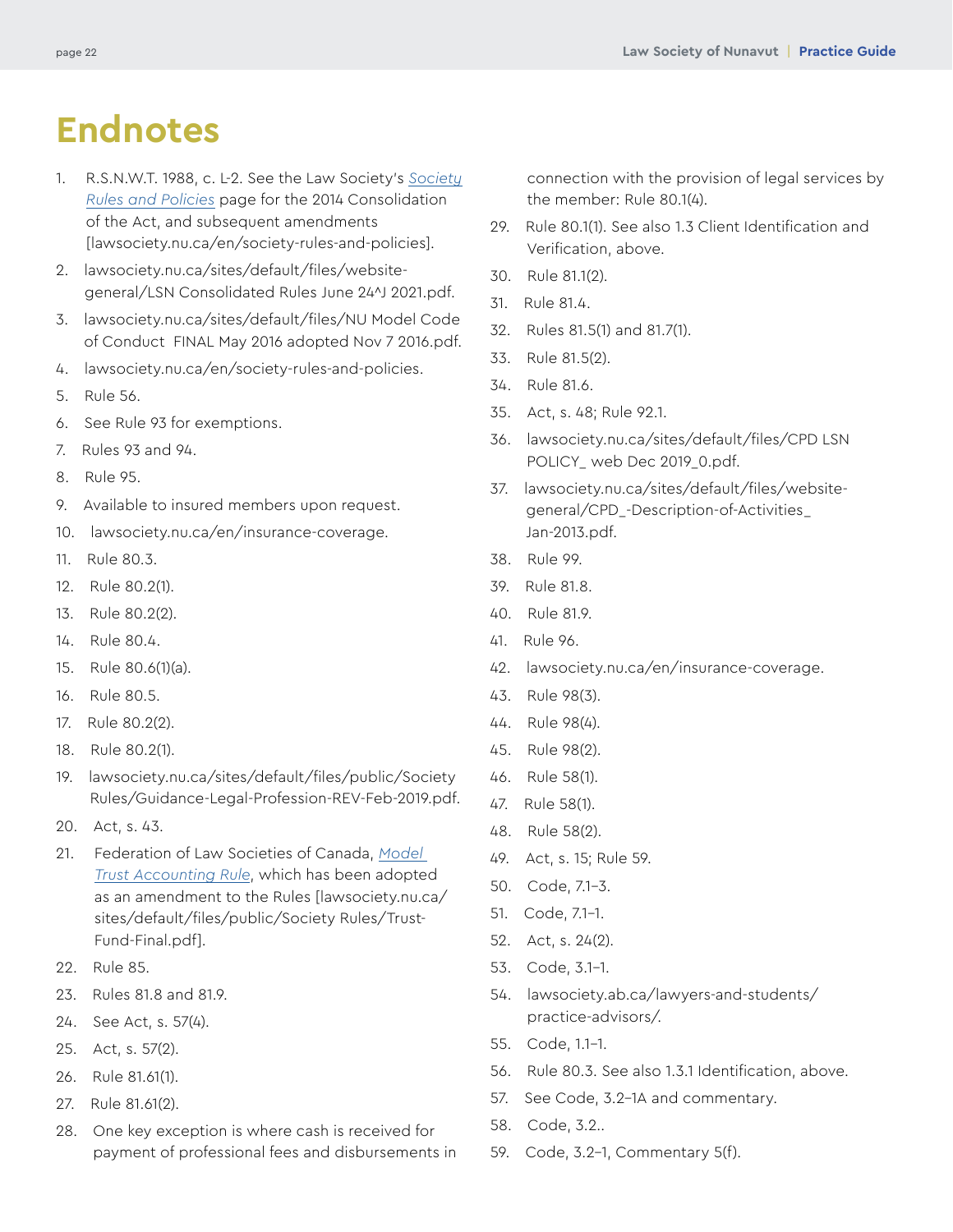- 60. Act, s. 81.61(2).
- 61. Rule 80.3; see 1.3.1 Identification, above.
- 62. Rule 80.6; see 1.3.2 Verification, above.
- 63. lawsociety.nu.ca/sites/default/files/News/Public Notices/LSN Notice (Practice) File Retention and Destruction Oct 2021.pdf
- 64. dvbat5idxh7ib.cloudfront.net/wp-content/ uploads/2017/01/22203930/When-Bad-Things-Happen-to-Good-Lawyers.pdf.
- 65. lawsociety.nt.ca/sites/default/files/Succession and Disaster Relief Policy.pdf.
- 66. See Code, 3.2-1 and commentary.
- 67. canlii.org/.
- 68. canlii.org/en/nu/.
- 69. canlii.org/en/info/faq.html#nav\_search.
- 70. canlii.org/en/info/search.html
- 71. nunavutcourts.ca/index.php/library.
- 72. 17156.rmwebopac. com/?dbNum=1&action=3&Type=B.
- 73. lso.ca/great-library.
- 74. lawsociety.nu.ca/sites/default/files/websitegeneral/cba\_supplemental.pdf.
- 75. CLIA cyber insurance information sheet:
- 76. lawsociety.nu.ca/sites/default/files/News/Public Notices/CLIA Cyber Insurance Summary (2020).pdf.
- 77. cba.org/Sections/Wellness-Subcommittee/Resources.
- 78. lawyersassist.ca/.
- 79. americanbar.org/groups/lawyer\_assistance/ resources/covid-19--mental-health-resources/.
- 80. lawyersassist.ca/.
- 81. thetraumainformedlawyer.simplecast.com/.
- 82. See Rule 93; see also 1.2 Professional Liability Insurance, above.
- 83. www.lawsociety.nu.ca/en/access-justice-program.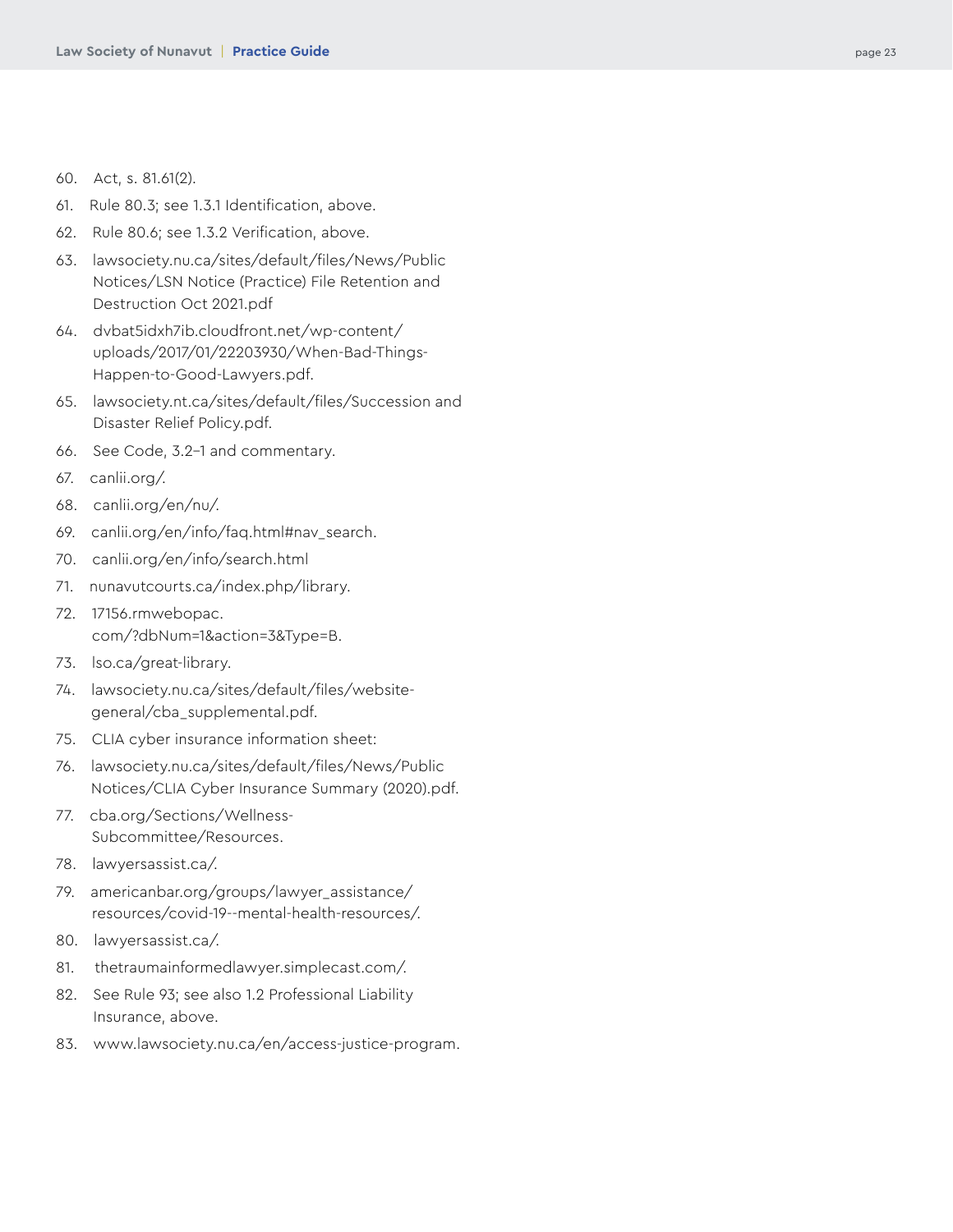